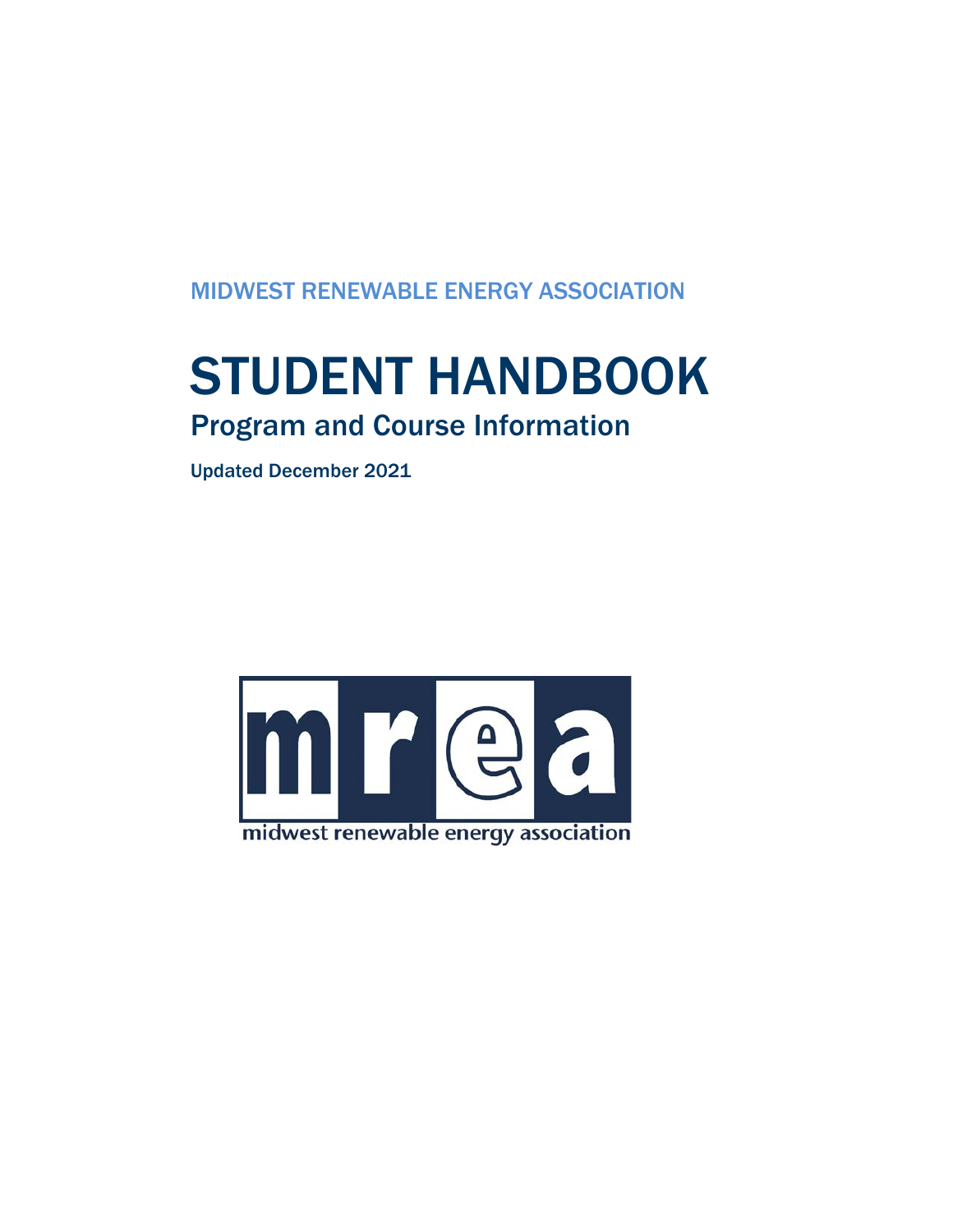# **Table of Contents**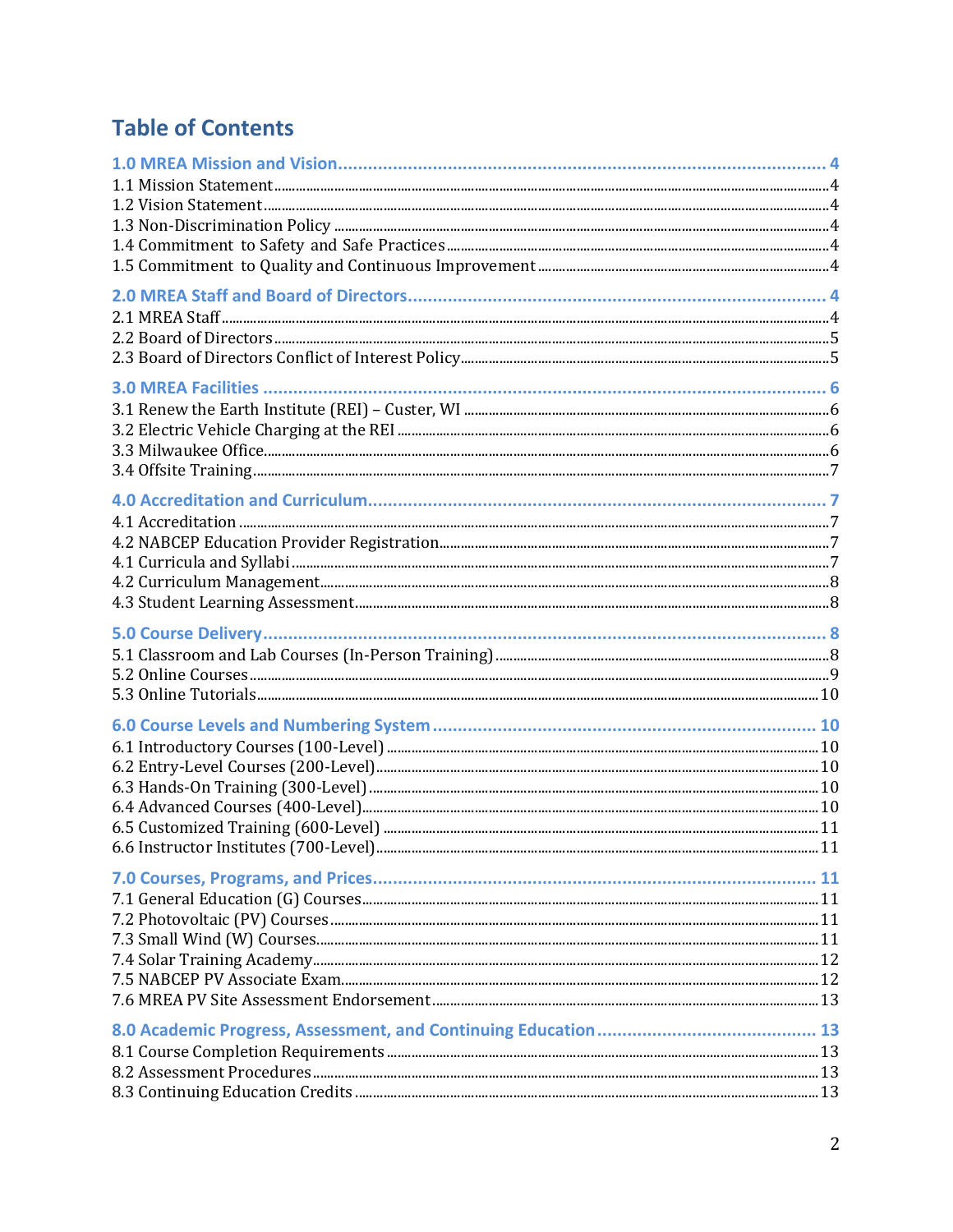| 22 |
|----|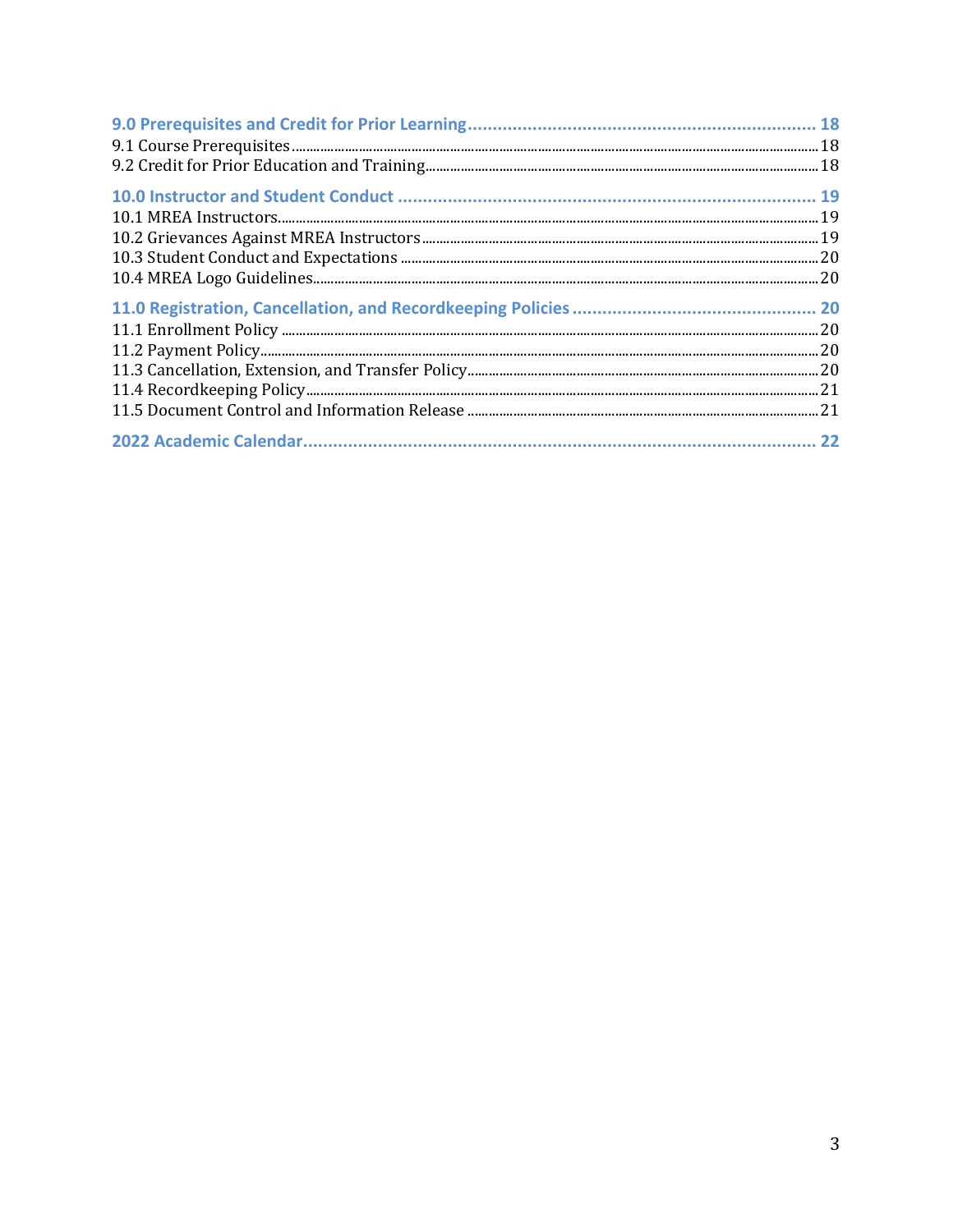# **1.0 MREA Mission and Vision**

The MREA is a non-profit, 501(c)3 tax-exempt organization.

# 1.1 Mission Statement

The Midwest Renewable Energy Association promotes renewable energy, energy efficiency, and sustainable living through education and demonstration.

# 1.2 Vision Statement

The MREA will provide the highest quality renewable energy education and training experiences available. Our programs and services will respond to evolving energy issues, empower people to make wise lifestyle choices, and be accessible to the broadest possible audience. We will share our success with other like-minded organizations, recognizing that we are stronger when we all work together for our common goals.

# 1.3 Non-Discrimination Policy

The MREA does not discriminate on the basis of age, ancestry, color, creed, disability, gender identity, marital status, national origin, political affiliation, race, religion, sex, sexual orientation, or any other class protected by law. The MREA does not discriminate on the basis of these characteristics in providing educational services or in hiring qualified staff and instructors.

# 1.4 Commitment to Safety and Safe Practices

The MREA is committed to safety and safe practices in training and in the workplace. It is the responsibility of all MREA instructors and staff to ensure that the workplace remains safe and that all training is completed in a safe and professional environment. If an MREA instructor identifies any unsafe conditions or unsafe work practices, he or she shall immediately report the situation to the MREA Site Manager or other available MREA staff member, who shall take immediate steps to remedy the unsafe environment or practice. All MREA courses shall comply with industry standard safety practices for the technology being taught, including appropriate OSHA standards.

# 1.5 Commitment to Quality and Continuous Improvement

Course standards and prerequisites are reviewed periodically at the MREA All-Instructor Meeting, using relevant evaluation data collected from course participants, as well as input from MREA instructors. The MREA Training Director and staff organize modifications to course standards, and subsequently to course materials, with participation from instructors, training partners, and renewable energy professionals. The MREA is committed to providing education and training that is up-to-date, relevant, flexible, accessible, industry relevant, and meets the needs and expectations of course participants.

# **2.0 MREA Staff and Board of Directors**

### 2.1 MREA Staff

#### **Leadership Team:**

- Nick Hylla, Executive Director nickh@midwestrenew.org
- Gina Miresse, Development Director **Gives and State and State and State and State and State and State and State and State and State and State and State and State and State and State and State and State and State and Stat**
- Amiee Wetmore, Operations Director amineew@midwestrenew.org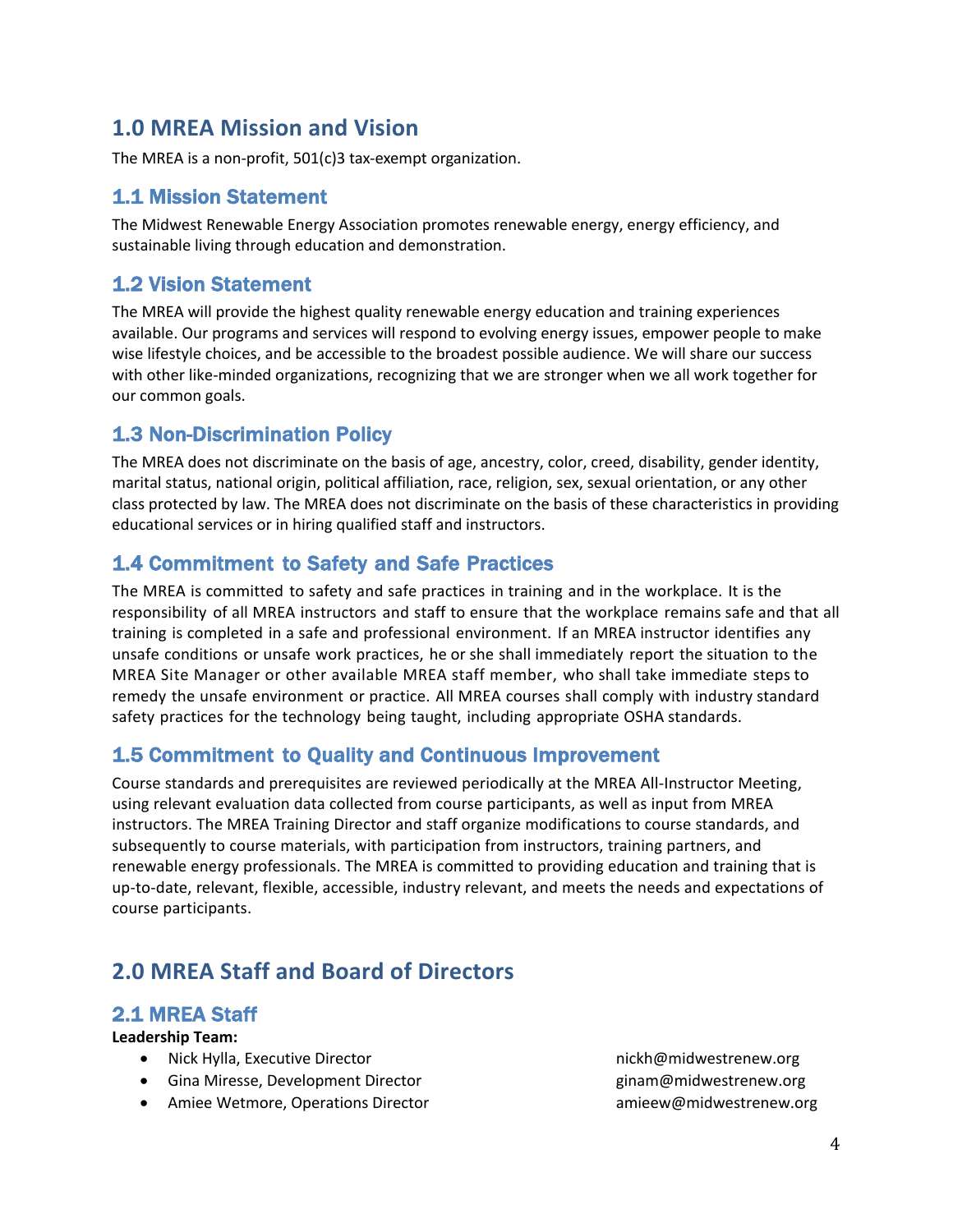#### **MREA Staff Members:**

- Taylor Ball, Program Manager taylor taylorb@midwestrenew.org
- Ellen Barlas, Solar Workforce Manager ellenb@midwestrenew.org
- Leon Dulak, Site Manager and a state of the leond@midwestrenew.org
- Kyle Galloway, Development Coordinator https://www.wikyleg@midwestrenew.org
- Lauren Graves, Communications Manager lauren@midwestrenew.org
- Jenny Heinzen, Training Director in the state of the state of gennyh@midwestrenew.org
- Hailey Johnson, AmeriCorps Event Coordinator hailey@midwestrenew.org
- Greta Ladenthin, Training Manager and the second gretal@midwestrenew.org
- Nick Matthes, Solar Project Manager matthes@midwestrenew.org
- Marta Monti, Solar Program Manager marta@midwestrenew.org
- Peter Murphy, Solar Program Director **peterm@midwestrenew.org**
- Jeff Schneider, AmeriCorps Solar Program Coordinator jeff@midwestrenew.org
- Mark Stultz, IT Administrator marks@midwestrenew.org
- Celia Sweet, Events Manager celia Channel Celia Celia@midwestrenew.org
- Chad Wolf, Training Coordinator chad@midwestrenew.org

# 2.2 Board of Directors

Board meetings are open to MREA members and the general public. All MREA members in good standing can vote for the Board of Directors. Each membership (individual or family) receives one ballot. Board members are elected to two-year staggered terms. Individuals interested in running for the Board of Directors must also be MREA members in good standing.

#### **Executive Committee:**

| President:         | Jack O'Donohue - Grange, IL            |
|--------------------|----------------------------------------|
| Vice President:    | Denise Abdul-Rahman - Indianapolis, IN |
| Financial Officer: | Carol Fisher – Madison, WI             |
| Secretary:         | Becky Soglin - Iowa City, IA           |

#### **MREA Board Members:**

- Huda Alkaff Milwaukee, WI
- Robert Blake Roseville, MN
- Fritz Ebinger Minneapolis, MN
- Nick Hylla Custer, WI
- Alex Jarvis Bloomington, IN
- Mark Klein Amherst, WI
- Jack Kluempke Saint Cloud, MN
- Stanley Minnick Madison, WI
- Jamez Staples Minneapolis, MN
- Eric Udelhofen Madison, WI

### 2.3 Board of Directors Conflict of Interest Policy

The MREA does not endorse or promote board members, their companies, or their products or services. Board members will not use their association with the organization to imply any endorsement. MREA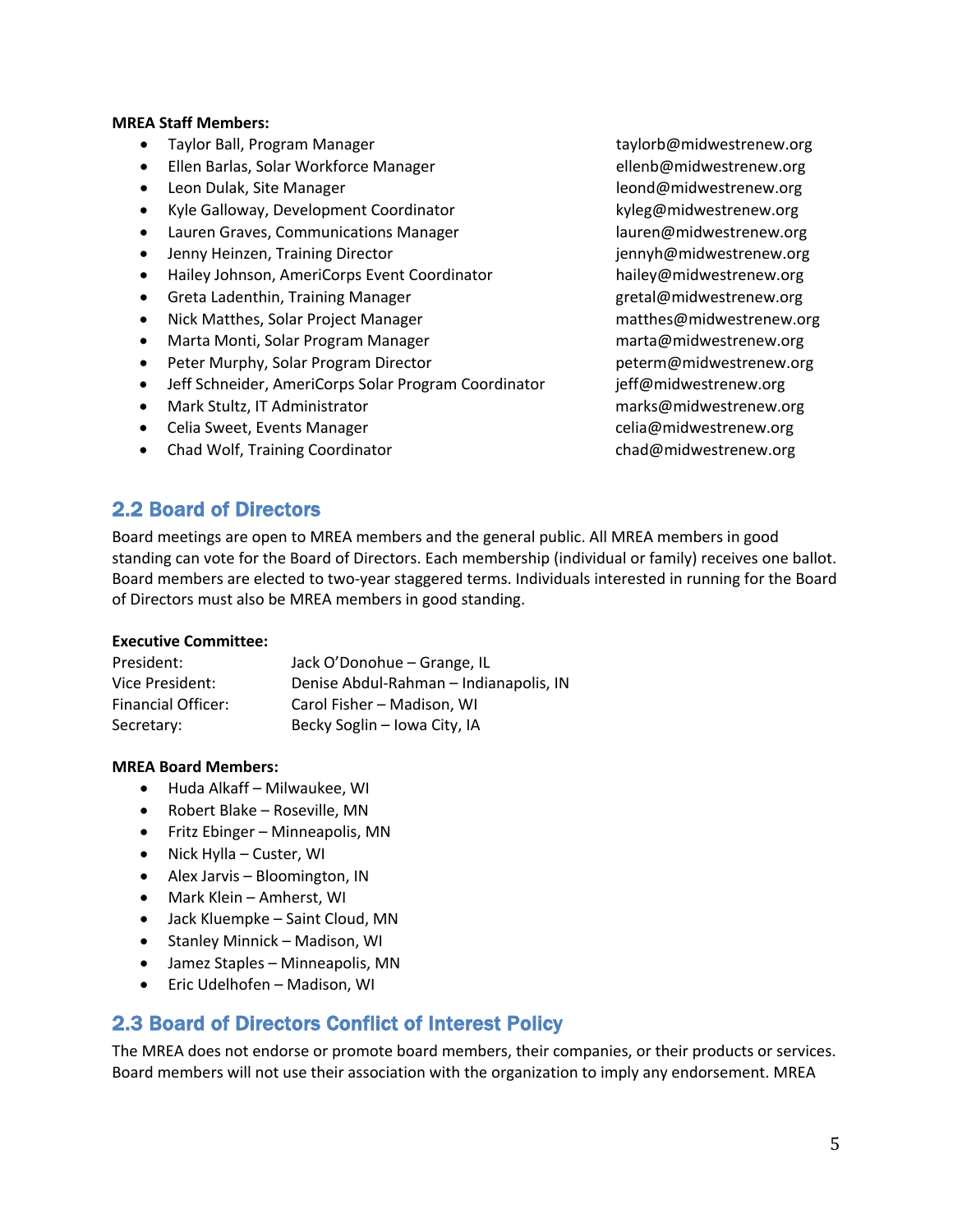does not grant preferential treatment toward board members or their companies when selecting instructors or contracting for work to be done on MREA projects or facilities.

Concerns regarding conflict of interest, or requests for our full policy, should be directed to any member of the MREA's Executive Committee.

# **3.0 MREA Facilities**

The MREA has two offices in Wisconsin and travels to provide training throughout the Midwest. MREA headquarters are located at the Renew the Earth Institute in Custer, Wisconsin.

# 3.1 Renew the Earth Institute (REI) – Custer, WI

The Renew the Earth Institute (REI) is a 4,200 square foot building on 20 rolling acres where people of all ages can learn about renewable energy, energy efficiency, sustainable living and other environmental issues. The REI has a number of working renewable energy systems, educational displays, demonstration gardens, and a classroom. The building incorporates energy efficient features, including passive solar design, standing-seam metal roof, day lighting, energy efficient light fixtures, solar tubes, a masonry stove, and in-floor radiant heat. The North Building has additional classroom and lab facilities, as well as more functioning renewable energy systems. Visitors can take guided and self-guided tours of the facilities and renewable energy systems.

7558 Deer Road Custer, WI 54423 715-592-6595 715-592-6596 (fax)

# 3.2 Electric Vehicle Charging at the REI

The Renew the Earth Institute (REI) in Custer, WI has eight electric vehicle charging stations available for public use, located underneath the PV carport.

- ABB Fast Charger
- Tesla Charging Station
- Clipper Creek Charging Stations (6)

The ABB Terra 53 DC Fast Charger is equipped with a CHAdeMO connector as well as a CCS connector. The charger can provide up to 50 kW of power but generally runs around 35 kW. Payments are accepted through GreenLots registration. Tesla owners must provide a conversion (adapter) from CHAdeMO or CCS to connect to the ABB Fast Charger.

The Tesla Level II High Power Connector (19.2 kW) can provide up to 80 amps at 240 volts. The six Clipper Creek Level II, HCS40R, 7.7 kW charging stations provide up to 30 amps at 240 volts. Cost to charge is free, but donations to the MREA are appreciated.

# 3.3 Milwaukee Office

The MREA has an office at Escuela Verde, a public charter school designed to support students interested in sustainability, student-led learning, and restorative justice.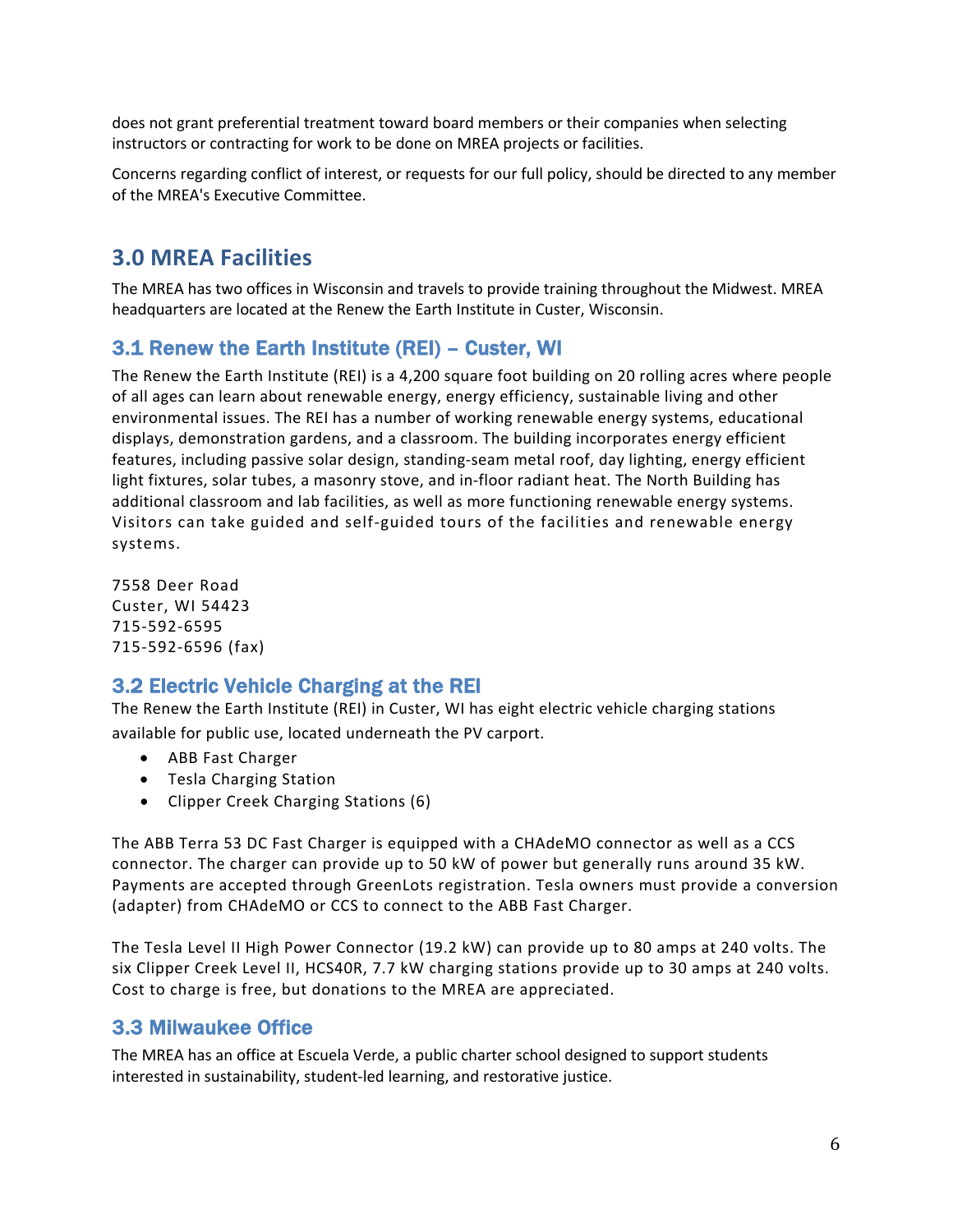3628 West Pierce Street Milwaukee, WI 53215 414-988-7963

# 3.4 Offsite Training

The MREA offers courses at the Renew the Earth Institute (REI) in Custer, WI, as well as online and throughout the Midwest at various schools, training facilities, and events. Training can be delivered at technical and community colleges, universities, community centers, offices, shops, labs, manufacturing facilities, or any other space that meets the requirements listed in section 5.1. Customized training is available for groups or events upon request.

# **4.0 Accreditation and Curriculum**

The MREA strives to meet the *General Requirements for the Accreditation of Clean Energy Technology Training* as defined in the Interstate Renewable Energy Council (IREC) Standard 01023:2013. MREA course learning objectives are often aligned with Job Task Analyses (JTAs) published by the North American Board of Certified Energy Practitioners (NABCEP) for their PV Associate Program and Solar Professional Board Certifications.

# 4.1 Accreditation

IREC Training Provider Accreditation includes the following MREA courses:

- Basic Photovoltaics (PV 101)
- PV Site Assessment (PV 201)
- PV System Design (PV 202)
- PV Exam Prep (PV 220)
- PV Labs & Design Scenarios (PV 304)
- PV Sales & Finance (PV 435)
- Navigating the NEC (G 110)

# 4.2 NABCEP Education Provider Registration

The MREA is a Registered Provider of the NABCEP Photovoltaic Associate. Those who successfully complete MREA's Basic Photovoltaics (PV 101), PV Site Assessment (PV 201), and PV System Design (PV 202) courses is eligible to sit for the NABCEP PV Associate exam using the MREA as their Education Provider (education pathway). See section 7.5 for more information.

The MREA is also a Registered Provider of NABCEP Continuing Education. See section 8.3 for a list of approved courses and how many hours under each credential/category they are worth.

# 4.1 Curricula and Syllabi

MREA courses and programs are based on defined curricula and syllabi that cover the content of relevant job task analyses. Prerequisites and learning objectives are clearly stated in the syllabus for each course. Course activities and evaluations are used to assess learning outcomes. Instructors and industry professionals work with MREA staff to keep course curricula, syllabi, and all related materials current and accurate.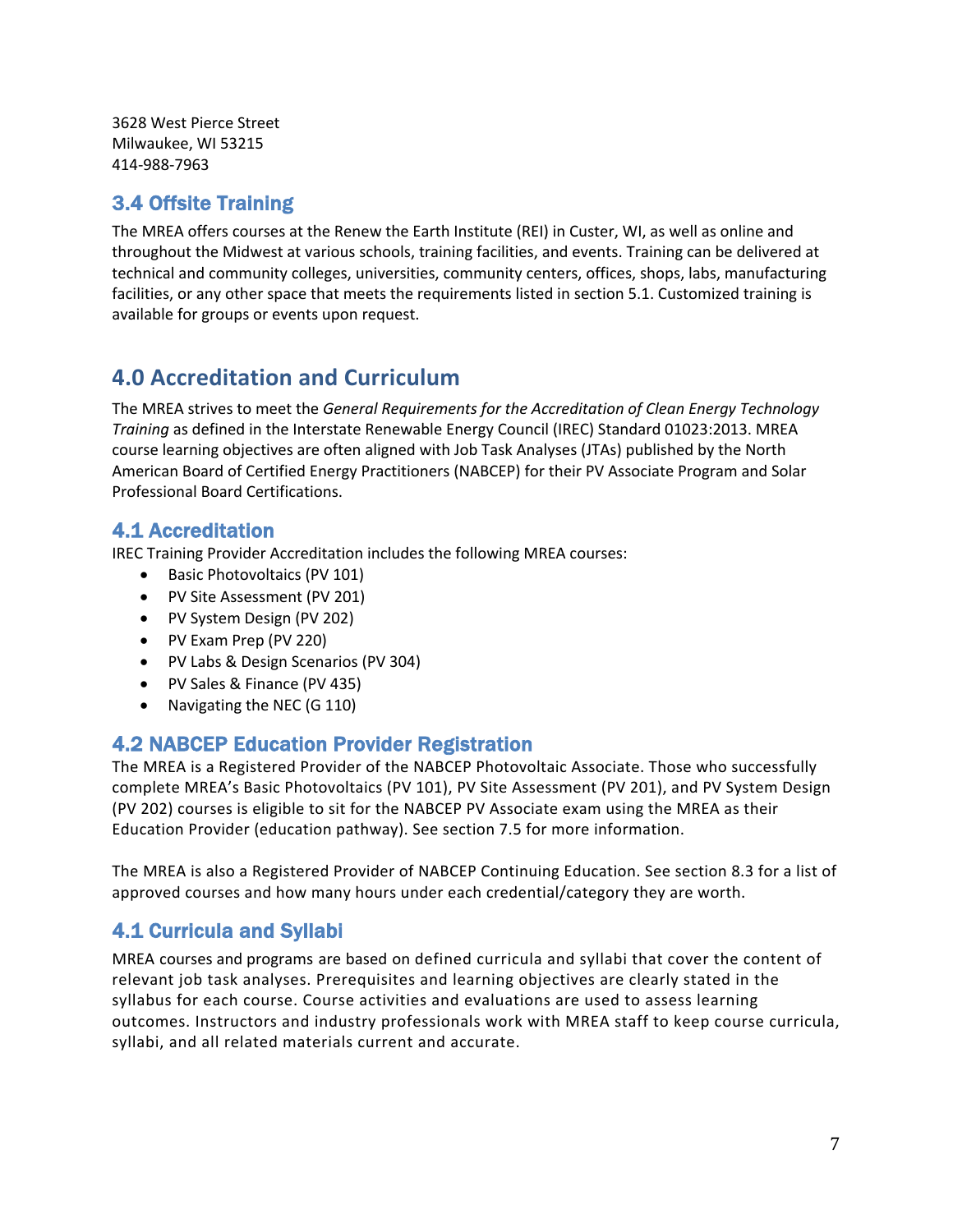# 4.2 Curriculum Management

MREA training materials are developed through a participatory process between MREA staff and instructors to form the basis for course presentations, resources, activities, and assessments. Course materials are reviewed by MREA staff and instructors on an ongoing basis and through instructor meetings. Modifications to MREA course materials are the result of peer review by contracted instructors and industry experts. Any changes made are reported annually to IREC.

# 4.3 Student Learning Assessment

Exercises, worksheets, case studies, review questions, and similar activities are used to assess student learning relevant to the learning objectives listed in the course syllabus. Evaluations are used to collect information from participants regarding the quality and efficacy of instructors, course content and materials, and interaction with the MREA. These evaluations provide necessary feedback to improve courses and training programs. Course evaluations are anonymous. Compiled results of course evaluations are shared with instructors during their annual review or upon request.

# **5.0 Course Delivery**

The MREA delivers courses in-person and online. Some courses may contain both in-person and online elements, and some in-person courses may include hands-on and/or outdoor work.

# 5.1 Classroom and Lab Courses (In-Person Training)

The MREA conducts training at the Renew the Earth Institute (REI) in Custer, Wisconsin (MREA headquarters) or in other approved facilities throughout the Midwest, including community and technical colleges, universities, conference and convention centers, and office/work spaces.

Training sites must meet the following requirements:

- Accessibility must conform to the Americans with Disabilities Act (ADA) and be available to all course participants.
- The site must meet all safety and occupancy codes of the jurisdiction where it is located.
- There should be a minimum of 25 square feet of floor space per course participant.
- Acoustics and lighting should be adequate for hearing clearly and reading/writing/working.
- Ventilation and temperature control should be adequate for the health and comfort of course participants and instructors.

Some courses are available only in a classroom or lab setting, and are not currently available online:

| $\bullet$ | Intro to Solar Energy Work (PV 105)                     | 8 hours   |
|-----------|---------------------------------------------------------|-----------|
| $\bullet$ | PV Labs & Design Scenarios (PV 304)                     | 8 hours   |
| $\bullet$ | Roof-Mount PV System Design & Installation Lab (PV 312) | 16 hours  |
| $\bullet$ | Energy Storage Fundamentals (PV 451)                    | 8 hours   |
| $\bullet$ | Designing Solar Plus Storage Systems (PV 452)           | 8 hours   |
|           | Solar Plus Storage Design Scenarios (PV 453)            | 8 hours   |
| $\bullet$ | Inspecting PV Systems (PV 604)                          | 2-4 hours |
|           | PV Curriculum Development (PV 703)                      | 16 hours  |
|           |                                                         |           |

Letters of Completion are distributed at the end of the course or emailed to participants afterwards.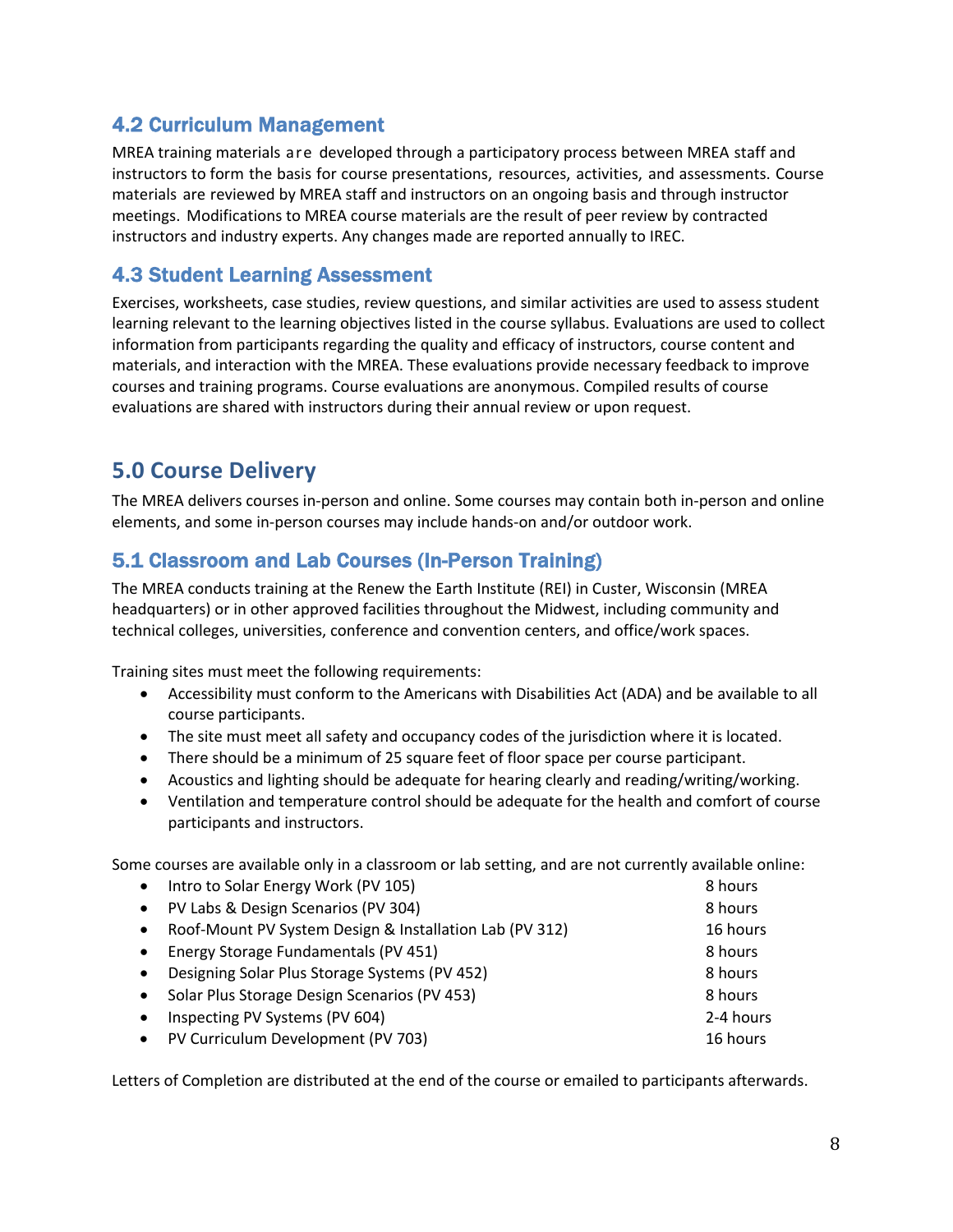Continuing Education Credits with state agencies (WI, IA & MN) are recorded after a course is complete, and participants should keep their Letters of Completion for NABCEP reporting and proof of attendance.

### 5.2 Online Courses

The MREA uses a third-party program called Moodle (mreacourses.org) for online training. All course materials are accessed through Moodle, and participants are assigned a username and password when a course registration is confirmed.

Online courses are delivered in one of three formats:

- Self-paced, instructor-led, start anytime, due dates enforced (PV Associate Core Courses)
- Instructor-led, scheduled start/end/due dates, weekly live meetings (Advanced PV courses)
- Independent Study (1-year due date enforced)

#### **PV Associate Core Courses**

Self-paced, instructor-led, online courses are available year-round, and participants can start anytime. Once registration is confirmed, a due date is assigned. These courses include instructor office hours twice per week so participants can interact in a live format if desired, but participation is not mandatory. Letters of Completion are sent to those who successfully complete all required course activities by their assigned due date.

- Basic Photovoltaics (PV 101): One month to complete Equivalent to 8 hours classroom
- PV Site Assessment (PV 201): One month to complete Equivalent to 8 hours classroom

• PV System Design (PV 202): Two months to complete Equivalent to 16 hours classroom

#### **Advanced PV Courses**

These instructor-led online courses have scheduled start dates and end dates. Additionally they contain weekly live Zoom sessions with the instructor. Participation in the live meetings is highly encouraged but not required. Zoom sessions are recorded and posted on the course page for those who want or need to listen afterwards. Letters of Completion are sent to those who successfully complete all required course activities by their scheduled end (due) date.

- Battery-Based PV System Design (PV 420) Equivalent to 4 hours classroom
- PV Systems O&M Fundamentals (PV 425) Equivalent to 4 hours classroom
- Introduction to System Advisor Model [SAM] (PV 430) Equivalent to 5 hours classroom
- 
- 

#### **Independent Study Courses**

Seven of MREA's online courses are offered in an independent-study format, are available year-round, and participants can start anytime. Once registration is confirmed, a due date of one year is assigned. Letters of Completion are sent to those who successfully complete all required course activities by their assigned due date.

- Working with Electricity (G 108) **E**quivalent to 4 hours classroom
- Navigating the National Electrical Code (G 110) Equivalent to 6 hours classroom
- 
- Fire Code Regulations for PV Systems (PV 620) Equivalent to 1 hour classroom

• PV Exam Prep (PV 220) **Equivalent to 4 hours classroom** 

• Modeling PV-Battery Systems in SAM (PV 431) Equivalent to 4 hours classroom • PV Sales & Finance (PV 435) Equivalent to 8 hours classroom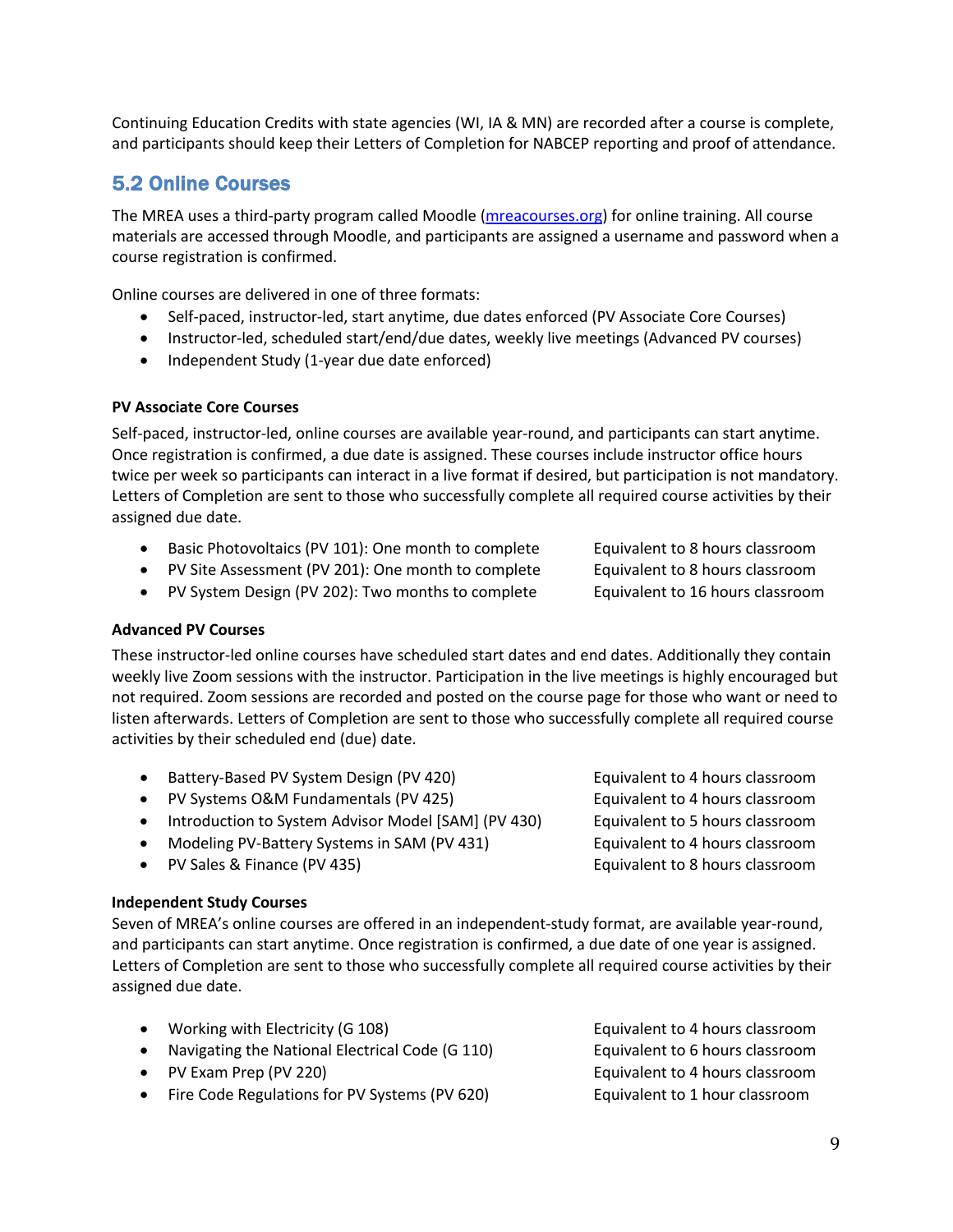• Introduction to Wind Energy Systems (W 101) Equivalent to 8 hours classroom

• Small Wind Site Assessment (W 201) The equivalent to 8 hours classroom

If a participant does not complete an Independent Study course by the assigned due date, a Letter of Completion will not be issued, and the participant must pay full price to retake the course for credit.

The MREA permanently retains electronic copies and records for requested duplicates and transcripts. See sections 11.3-11.4 for more information about recordkeeping, cancellation, refund, transfer, and extension policies.

# 5.3 Online Tutorials

Online Tutorials are available year-round, and without any instructor interaction. They are free for MREA members. The presentations and resources are accessed via the MREA online course website (mreacourses.org) and there are no assignments or required activities. There are no due dates, and participants do not receive a Letter of Completion or any continuing education credits.

- Introduction to Renewable Energy (G 101)
- Solar Electricity (PV 050)
- Solar Hot Water Systems (ST 101)
- Understanding Stray Voltage on Dairy Farms (G 075)
- Wind Electricity (W 050)
- Working with Electricity (G 070)

# **6.0 Course Levels and Numbering System**

MREA courses are numbered to designate levels of participant knowledge and experience. The threedigit course number indicates the level of training.

# 6.1 Introductory Courses (100-Level)

100-level courses are introductory in nature, have no prerequisites, and can be held online or in-person. They contain presentations, exercises, and review questions. 100-level courses are often the prerequisite for 200-level (and higher) courses of the same technology.

# 6.2 Entry-Level Courses (200-Level)

200-level courses are technology-specific and require an introductory course (prerequisite) or experience in the related field to enroll. 200-level courses are offered online and in-person. They contain presentations, exercises, and review questions.

# 6.3 Hands-On Training (300-Level)

300-level courses are hands-on lab and installation courses, where active participation is required and work is often performed outdoors. They contain one or more prerequisite courses or a NABCEP credential to enroll, and they are not available online.

# 6.4 Advanced Courses (400-Level)

400-level courses contain advanced subject material in a specific technology. They are designed for those with field experience and/or a NABCEP credential, and one or more prerequisite courses. They contain presentations, exercises, and review questions, and can be offered online or in-person.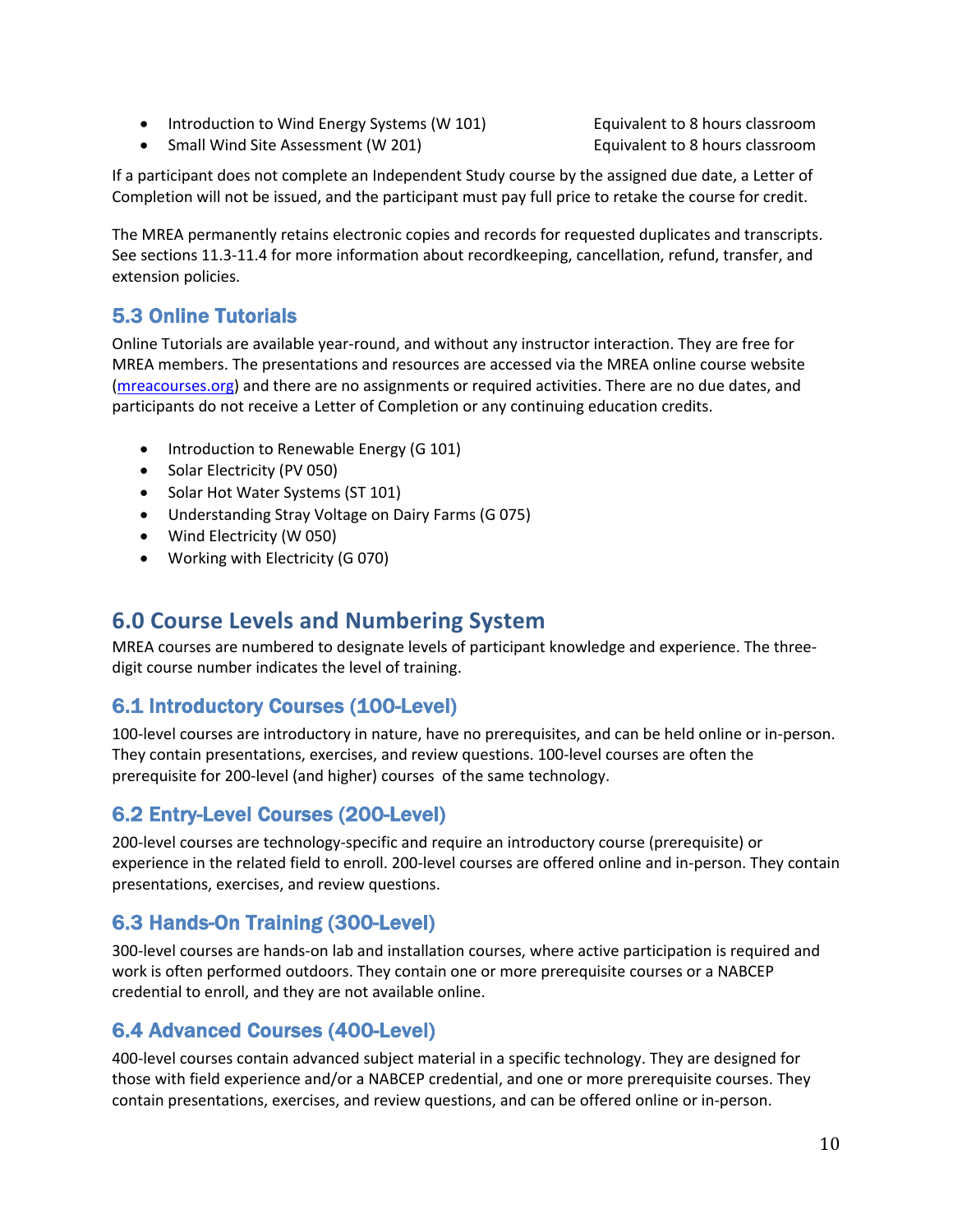# 6.5 Customized Training (600-Level)

600-level courses are primarily intended for code officials, electricians, inspectors, and other Authorities Having Jurisdiction (AHJs) but may also be suitable for advanced design and installation audiences. These courses can be held online or in-person. Prerequisites may include an introductorylevel course, field experience, and/or a license or credential in the related field.

# 6.6 Instructor Institutes (700-Level)

700-level courses are "train-the-trainer" courses designed for instructors who are active in a renewable energy training program at a college, university, or educational organization. Prerequisite courses, a license or credential in the related field, and/or teaching experience may be required.

# **7.0 Courses, Programs, and Prices**

For information regarding current course offerings and prices, visit midwestrenew.org/trainingprograms or call the MREA at 715-592-6595. MREA Members receive a \$20 discount on courses, and Business Memberships include a \$20 discount for employees. More information on MREA membership levels, benefits, and prices can be found at midwestrenew.org/membership.

# 7.1 General Education (G) Courses

| Working with Electricity (G 108)<br>$\bullet$                        | \$55 (Member price) |
|----------------------------------------------------------------------|---------------------|
| Navigating the NEC (G 110)                                           | \$95                |
| <b>7.2 Photovoltaic (PV) Courses</b>                                 |                     |
| Basic Photovoltaics (PV 101)<br>٠                                    | \$115               |
| Intro to Solar Energy Work (PV 105)<br>$\bullet$                     | Varies              |
| PV Site Assessment (PV 201)<br>$\bullet$                             | \$175               |
| PV System Design (PV 202)<br>٠                                       | \$295 + textbook    |
| PV Exam Prep (PV 220)<br>$\bullet$                                   | \$75                |
| PV Labs & Design Scenarios (PV 304)<br>$\bullet$                     | \$250               |
| Roof-Mount PV System Design & Installation Lab (PV 312)<br>$\bullet$ | \$325               |
| Battery-Based PV System Design (PV 420)<br>$\bullet$                 | \$125               |
| PV Systems O&M Fundamentals (PV 425)<br>$\bullet$                    | \$125               |
| Introduction to System Advisor Model [SAM] (PV 430)<br>٠             | \$135               |
| Modeling PV-Battery Systems in SAM (PV 431)<br>$\bullet$             | \$125               |
| PV Sales & Finance (PV 435)<br>٠                                     | \$155               |
| Energy Storage Fundamentals (PV 451)<br>$\bullet$                    | \$165               |
| Designing Solar Plus Storage Systems (PV 452)<br>$\bullet$           | \$255               |
| Solar Plus Storage Design Scenarios (PV 453)<br>$\bullet$            | \$255               |
| Inspecting PV Systems (PV 604)<br>٠                                  | Varies              |
| Fire Code Regulations for PV Systems (PV 620)<br>٠                   | \$55                |
| PV Curriculum Development (PV 703)<br>$\bullet$                      | Varies              |
| <b>7.3 Small Wind (W) Courses</b>                                    |                     |
| Introduction to Wind Energy Systems (W 101)                          | \$80                |
|                                                                      |                     |

• Small Wind Site Assessment (W 201) \$100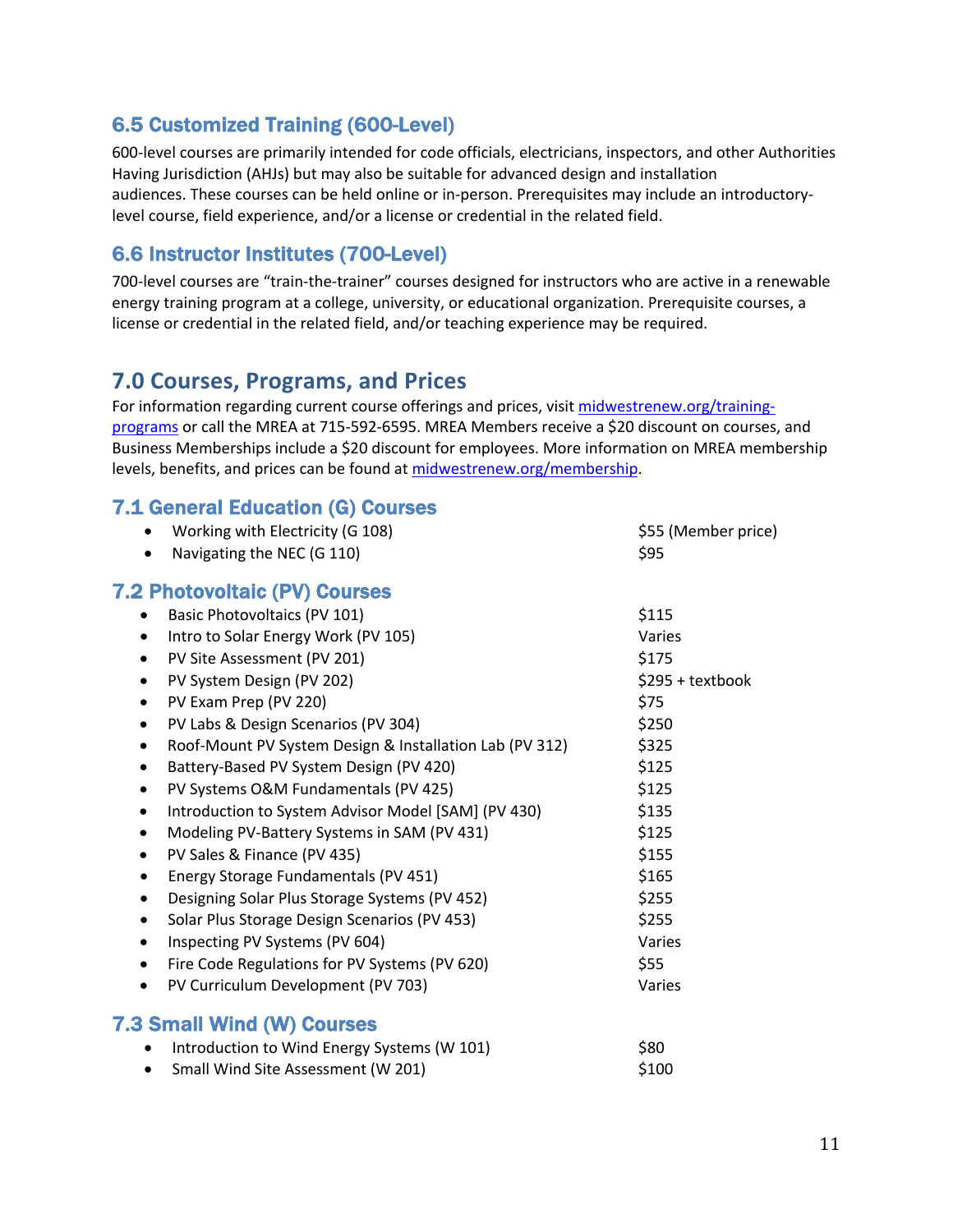Participants in the Solar Training Academy work through a series of courses through online coursework and weekly Zoom meetings with their instructor and classmates. Participation (including audio and visual confirmation) is required and due dates for online coursework are enforced. Courses in the Solar

• Basic Photovoltaics (PV 101)

7.4 Solar Training Academy

- PV Site Assessment (PV 201)
- PV System Design (PV 202)
- PV Exam Prep (PV 220)

Training Academy include:

- PV Labs & Design Scenarios (PV 304) optional
	- o Bloomington, IL and the set of the set of the April 23, 2022
	- o Deerfield, WI April 30, 2022
	- o Minneapolis, MN May 7, 2022
	-

#### **Fees for the Solar Training Academy include:**

- Six MREA courses
- Personalized, instructor-led training from a NABCEP PV Professional
- Textbook
- Binder with printed course materials
- Printed copy of the MREA Basic PV Manual
- Online access to course materials and resources
- NABCEP PV Associate Exam

#### **Solar Training Academy Fee Schedule for 2022**

- Early bird registration ends December 1, 2021 \$1,699 (Member price)
- Registration closes January 7, 2022 **\$1,799**
- Payment plans are available upon request

### 7.5 NABCEP PV Associate Exam

The North American Board of Certified Energy Practitioners (NABCEP) offers an Associate program as well as Certifications in PV and Solar Heating. The MREA is an approved PV Associate exam provider. MREA course participants who successfully complete Basic Photovoltaics (PV 101), PV Site Assessment (PV 201), and PV System Design (PV 202) are eligible to sit for the NABCEP PV Associate exam. The MREA strives to align its curriculum with the content domains and task steps published in the NABCEP PV Associate Job Task Analysis (JTA).

A registration link for the NABCEP PV Associate Exam is located on the MREA website at midwestrenew.org/nabcep-credentials. The exam can be taken in one of three formats:

- Paper & pencil (\$180)
	- o Available only at pre-approved sites on scheduled dates for specific groups that attended in-person training with an MREA instructor
- Computer-Based Testing (CBT) at an approved testing facility (\$150)
	- o Available year-round
	- o Date, time, and location scheduled with NABCEP's testing agency (Scantron)

o Custer, WI May, July & September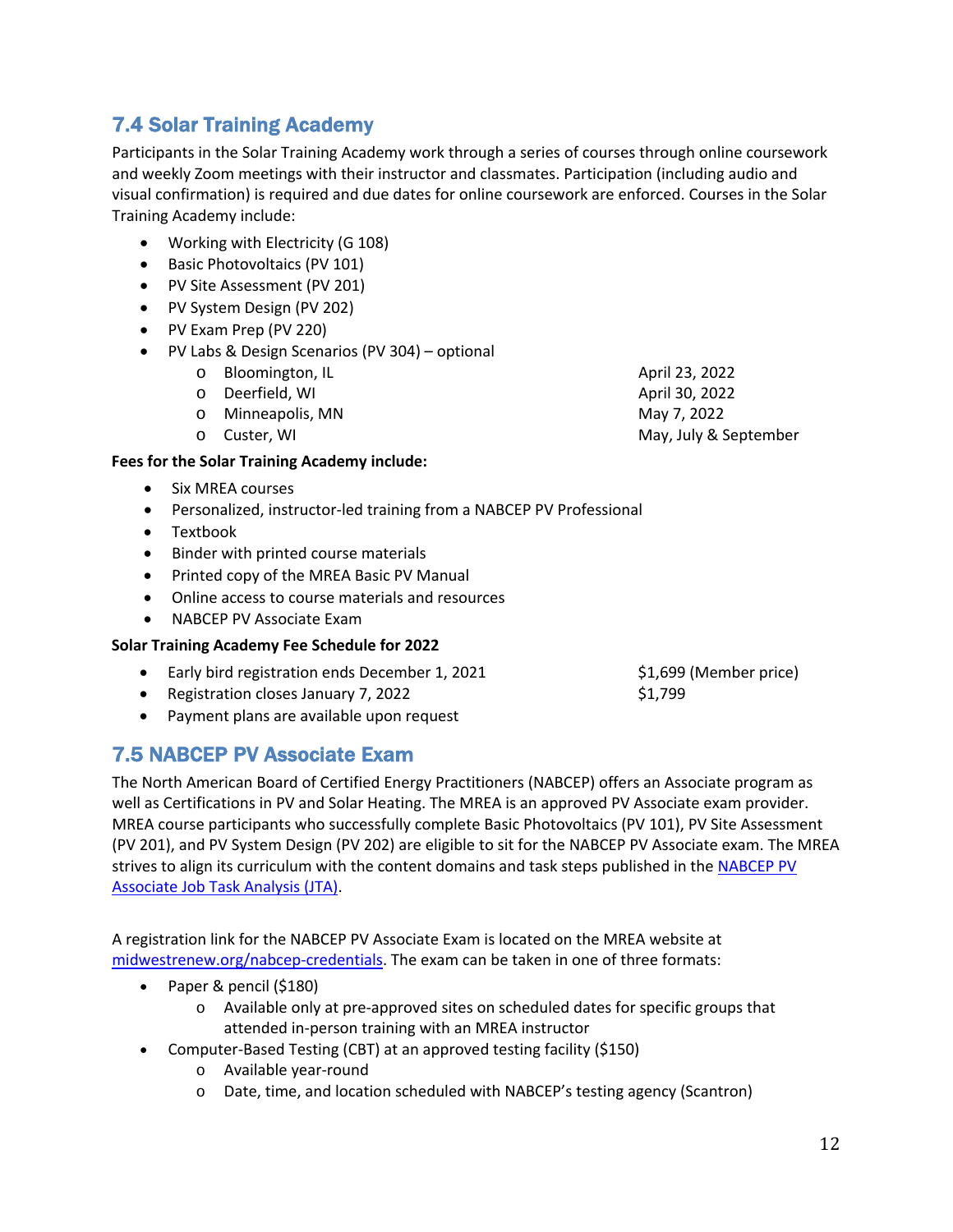- Live Remote Proctoring (LRP) from home or office (\$150)
	- o Available year-round
	- o Date, time, and technical requirements scheduled and confirmed with Scantron

### 7.6 MREA PV Site Assessment Endorsement

In 2018, the MREA retired its Site Assessment Certificate and Recognized Training Provider (RTP) Programs. The PV Site Assessment Certificate was replaced with the PV Site Assessment Endorsement. To obtain the MREA PV Site Assessment Endorsement, candidates must have:

- Previously earned the PV Site Assessment Certificate, or
- Completed MREA's Basic Photovoltaics (PV 101) and PV Site Assessment (PV 201) courses, passed the PV Site Assessment Endorsement exam, and have a minimum of 100 hours of related work experience verified by an employer.

A minimum score of 84% is required to pass the Site Assessment Endorsement exam, which can be taken online at *mreacourses.org*. Retake exams are available after a two week waiting period. Exams contain 50 multiple-choice questions and are not timed.

The Employer Verification Letter and more information about MREA's PV Site Assessment Endorsement can be found at midwestrenew.org/endorsements.

# **8.0 Academic Progress, Assessment, and Continuing Education**

# 8.1 Course Completion Requirements

Course completion is recorded as PASS or DROP in the MREA recordkeeping database. Participants who diligently complete all required coursework and assessment activities by their due date PASS the course and receive a Letter of Completion. The MREA does not give letter grades or calculate grade points.

Participants must be present for and participate in the full duration of an in-person course to receive a Letter of Completion. Partial credit will not be granted for any course. (See Sections 5.1 and 11.3)

# 8.2 Assessment Procedures

Students will be assessed on their ability to perform the tasks outlined in the learning objectives (syllabus) for the course. Classroom and lab courses contain worksheets, exercises, and end-of-day review questions. Online courses contain assignments and review questions that assess a participant's performance and comprehension.

# 8.3 Continuing Education Credits

Many of the MREA's courses are approved for continuing education with the North American Board of Certified Energy Practitioners (NABCEP) and state licensing agencies for licensed professionals in Iowa, Minnesota, and Wisconsin.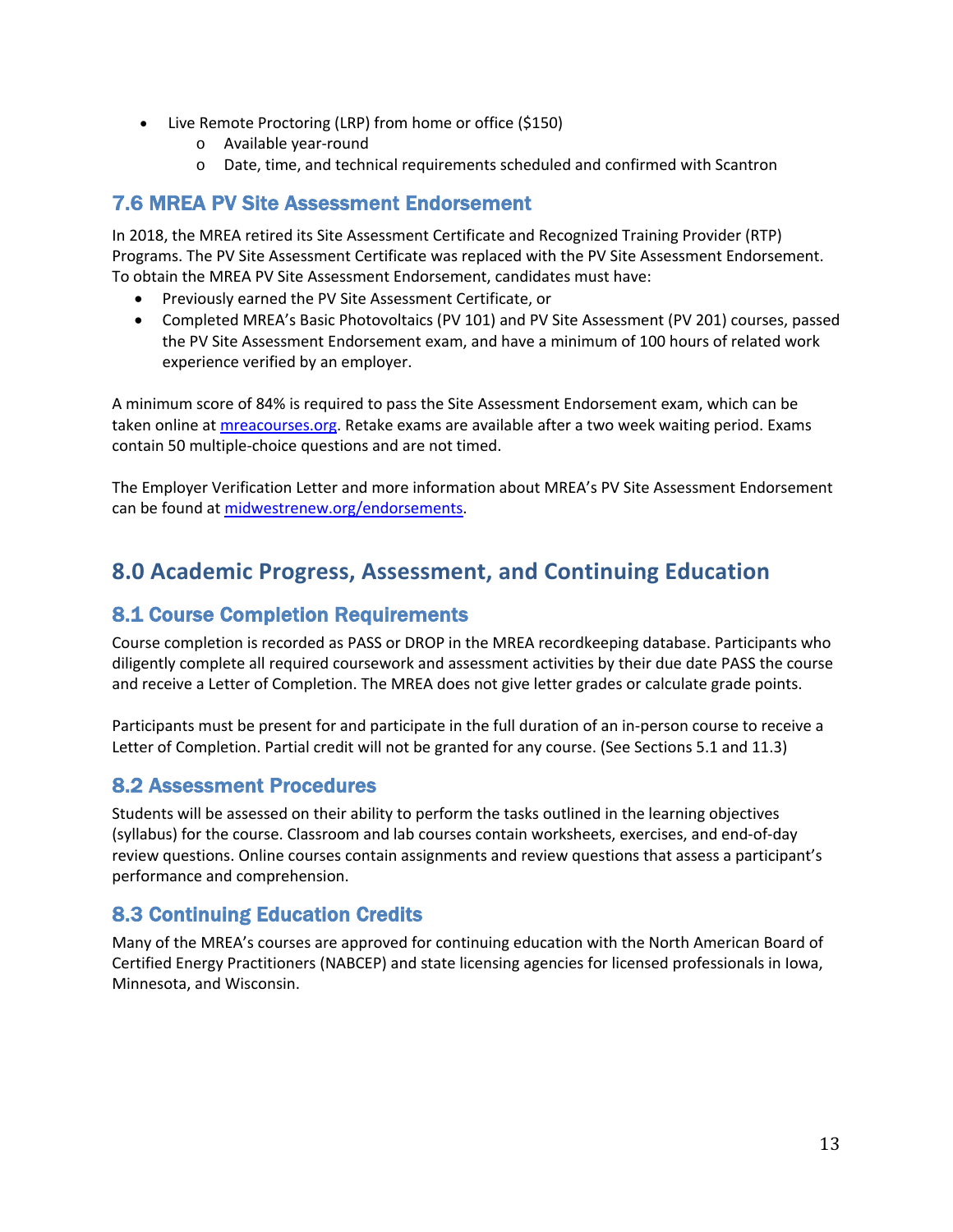**The following courses are registered for NABCEP advanced training and continuing education:** 

- Navigating the NEC (G 110)
	- o PVIP, PVDS, PVCMS & PVTS Exams (6 JTA & NEC)
	- o PVIS Exam (6 JTA)
	- o SHI Exam (6 NEC)
	- o PVIP, PVDS, PVIS & PVCMS Recertification (6 NEC, JTA & RE Elective)
	- o PVTS Recertification (6 JTA & RE Elective)
	- o SHI Recertification (6 NEC & RE Elective)
	- o PV Associate, Solar Heating Associate & Small Wind Associate Renewal (6)
- PV Labs & Design Scenarios (PV 304)
	- o PVIP & PVDS Exams (8 JTA)
	- o PVIP, PVDS & PVIS Recertification (8 JTA & RE Elective)
	- o PVCMS, PVTS & SHI Recertification (8 RE Elective)
	- o PVTS Recertification (4 JTA)
	- o PV Associate Renewal (8)
- Roof-Mount PV System Design & Installation Lab (PV 312)
	- o PVIP, PVDS & PVIS Exams (14 JTA)
	- o PVIP, PVDS, PVIS, PVCMS, PVTS & SHI Exams (4 NEC)
	- o PVCMS & PVTS Exams (10 JTA)
	- o PVIP, PVDS, PVIS, PVCMS & SHI Recertification (4 NEC)
	- o PVIP Recertification (14 JTA)
	- o PVIP, PVDS, PVIS, PVCMS, PVTS & SHI Recertification (12 RE Elective)
	- o PVDS, PVIS, PVCMS & PVTS Recertification (10 JTA)
	- o PV Associate, Solar Heating Associate & Small Wind Associate Renewal (12)
- Battery-Based PV System Design (PV 420)
	- o PVIP & PVDS Exams (4 JTA)
	- o PVIP, PVDS, PVIS, PVCMS, PVTS & SHI Exams (0.5 NEC)
	- o PVTS Exam (2 JTA)
	- o PVIP, PVDS, PVIS, PVCMS & SHI Recertification (0.5 NEC & Building or Fire Code)
	- o PVIP & PVDS Recertification (4 JTA & RE Elective)
	- o PVIS, PVCMS, PVTS & SHI Recertification (4 RE Elective)
	- o PV Associate Renewal (4)
- PV Systems O&M Fundamentals (PV 425)
	- o PVIP, PVIS & PVCMS Exams (4 JTA & NEC)
	- o PVDS, PVTS & SHI Exams (4 NEC)
	- o PVIP, PVDS & SHI Recertification (4 NEC & RE Elective)
	- o PVIS & PVCMS Recertification (4 NEC, JTA & RE Elective)
	- o PVTS Recertification (4 RE Elective)
	- o PV Associate Renewal (4)
- Introduction to System Advisor Model [SAM] (PV 430)
	- o PVIP, PVCMS & PVTS Exams (4 JTA)
	- o PVIP, PVCMS & PVTS Recertification (4 JTA & RE Elective)
	- o PVDS, PVIS & SHI Recertification (4 RE Elective)
	- o PV Associate Renewal (4)
- Modeling PV-Battery Systems in SAM (PV 431)
	- o PVIP Exam (JTA)
	- o PVDS & PVTS Exams (4 JTA)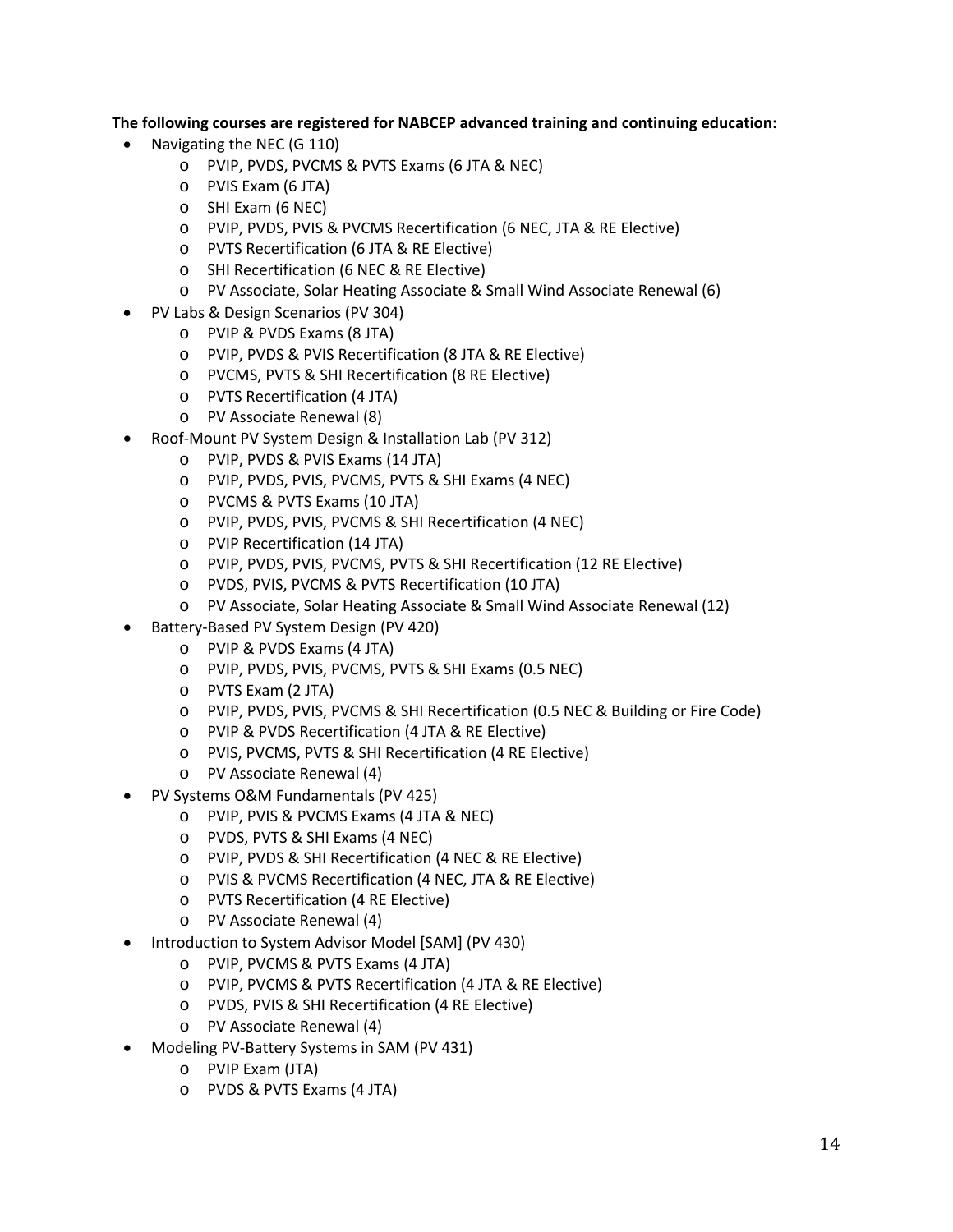- o PVIP Recertification (2 JTA)
- o PVDS & PVTS Recertification (4 JTA)
- o PV Associate Renewal (4)
- PV Sales & Finance (PV 435)
	- o PVIP Exam (4 JTA)
	- o PVTS Exam (7 JTA)
	- o PVIP Recertification (5 JTA)
	- o PVIP, PVDS, PVIS, PVCMS, PVTS & SHI Recertification (6 RE Elective)
	- o PVTS Recertification (7 JTA)
	- o PV Associate, Solar Heating Associate & Small Wind Associate Renewal (7)
- Energy Storage Fundamentals (PV 451)
	- o PVIP, PVIS & PVTS Exams (2 JTA)
	- o PVDS, PVIS & PVCMS Exams (0.5 NEC)
	- o PVIP, PVDS, PVIS, PVCMS & SHI Recertification (0.5 NEC)
	- o PVIP & PVTS Recertification (2 JTA & RE Elective)
	- o PVDS & PVIS Recertification (2 JTA)
	- o PVDS, PVIS, PVCMS & SHI Recertification (2 RE Elective)
	- o PV System Inspector & Solar Heating Inspector Recertification (0.5)
	- o PV Associate Renewal (2)
- Designing Solar Plus Storage Systems (PV 452)
	- o PVIP Exam (7 JTA)
	- o PVDS, PVIS & PVCMS Exam (2 NEC & 7 JTA)
	- o PVTS Exam (5 JTA)
	- o PVIP, PVDS, PVIS & PVCMS Recertification (2 NEC, 2 Building or Fire Code, 7 JTA & RE Elective)
	- o PVTS Recertification (5 JTA & 7 RE Elective)
	- o SHI Recertification (2 NEC, 2 Building or Fire Code & 7 RE Elective)
	- o PV & Solar Heating Inspector Recertification (2)
	- o PV Associate Renewal (7)
- Inspecting PV Systems (PV 604)
	- o PVIP & PVCMS Exams (4 JTA)
	- o PVIP, PVIS, PVCMS & PVTS Recertification (4 JTA)
	- o PVIP, PVDS, PVIS, PVCMS, PVTS & SHI Recertification (4 RE Elective)
	- o PV Associate Renewal (4)
- Fire Code Regulations for PV Systems (PV 620)
	- o PVIP Exam (1 JTA)
	- o PVIP, PVDS, PVIS, PVCMS & SHI Recertification (0.5 NEC, 1 JTA, 1 Building/Fire Code, 1 RE Elective)
	- o PVTS Recertification (1 JTA & 1 RE Elective)
	- o PV Design, Installation, and Commissioning & Maintenance Specialist Exams (0.5 NEC)
	- o PV, Solar Heating & Small Wind Associate Renewal (1)
	- o PV System Inspector Recertification (0.5)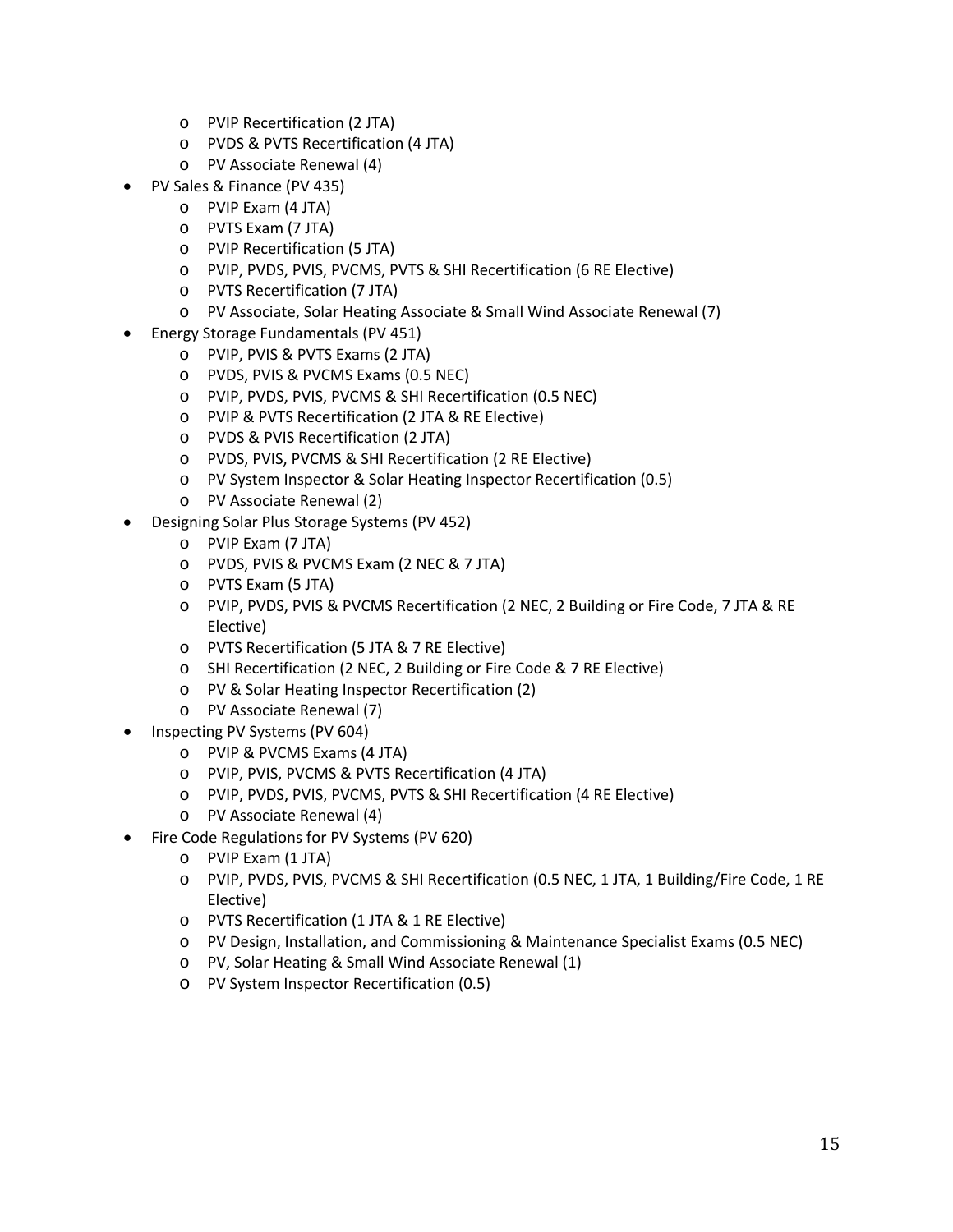**The following courses are approved for continuing education by the Iowa Department of Public Safety for Master, Journeyman & Residential Electricians, when taught in-person by an approved instructor:** 

- Basic Photovoltaics (PV 101) 7.5 Non-Code hours
- PV Site Assessment (PV 201) 0.5 Code & 7 Non-Code hours
- PV System Design (PV 202) 1 Code & 14 Non-Code hours
- PV Labs & Design Scenarios (PV 304) 2 Code & 5.5 Non-Code hours

**The following courses are approved for continuing education by the Minnesota Department of Labor and Industry (DOLI) for Electrical licenses, when taught in-person by an approved instructor:** 

- Basic Photovoltaics (PV 101) 4 Other hours
- PV System Design (PV 202) 6 Code/Energy & 10 Other hours
- PV Labs and Design Scenarios (PV 304) 4 Code/Energy & 4 Other hours
- Energy Storage Fundamentals (PV 451) 2 Other hours
- Inspecting PV Systems (PV 604) 2 Code/Energy hours
- Fire Code Regulations for PV Systems (PV 620) 1 Other hour

#### **The following courses are approved for continuing education by the Wisconsin Department of Safety and Professional Services (DSPS):**

- Working with Electricity (G 108) 4 hours (online only)
	- o Journeyman Electrician (including Industrial & Residential)
	- o Registered Electrician
- Navigating the NEC (G 110) 6 hours (classroom or online)
	- o Commercial & UDC-Electrical Inspector
	- o Dwelling Contractor Qualifier
	- o Journeyman & Master Electrician (including Industrial & Residential)
	- o Registered Electricians
- Basic Photovoltaics (PV 101) 7.5 hours (classroom or online)
	- o Commercial & UDC-Electrical Inspector
	- o Dwelling Contractor Qualifier
	- o Journeyman & Master Electrician (including Industrial & Residential)
	- o Registered Electrician
- PV Site Assessment (PV 201) (classroom or online)
	- o Commercial & UDC-Electrical Inspector 8 hours
	- o Dwelling Contractor Qualifier 7.5 hours
	- o Journeyman & Master Electrician (including Industrial & Residential) 8 hours
	- o Registered Electrician 8 hours
- PV System Design (PV 202) (classroom or online)
	- o Commercial & UDC-Electrical Inspector 16 hours
	- o Dwelling Contractor Qualifier 12 hours
	- o Journeyman & Master Electrician (including Industrial & Residential) 16 hours
	- o Registered Electrician 16 hours
- PV Exam Prep (PV 220) 4 hours (classroom or online)
	- o Commercial & UDC-Electrical Inspector
	- o Dwelling Contractor Qualifier
	- o Journeyman & Master Electrician (including Industrial & Residential)
	- o Registered Electrician
- PV Labs & Design Scenarios (PV 304) 8 hours (classroom only)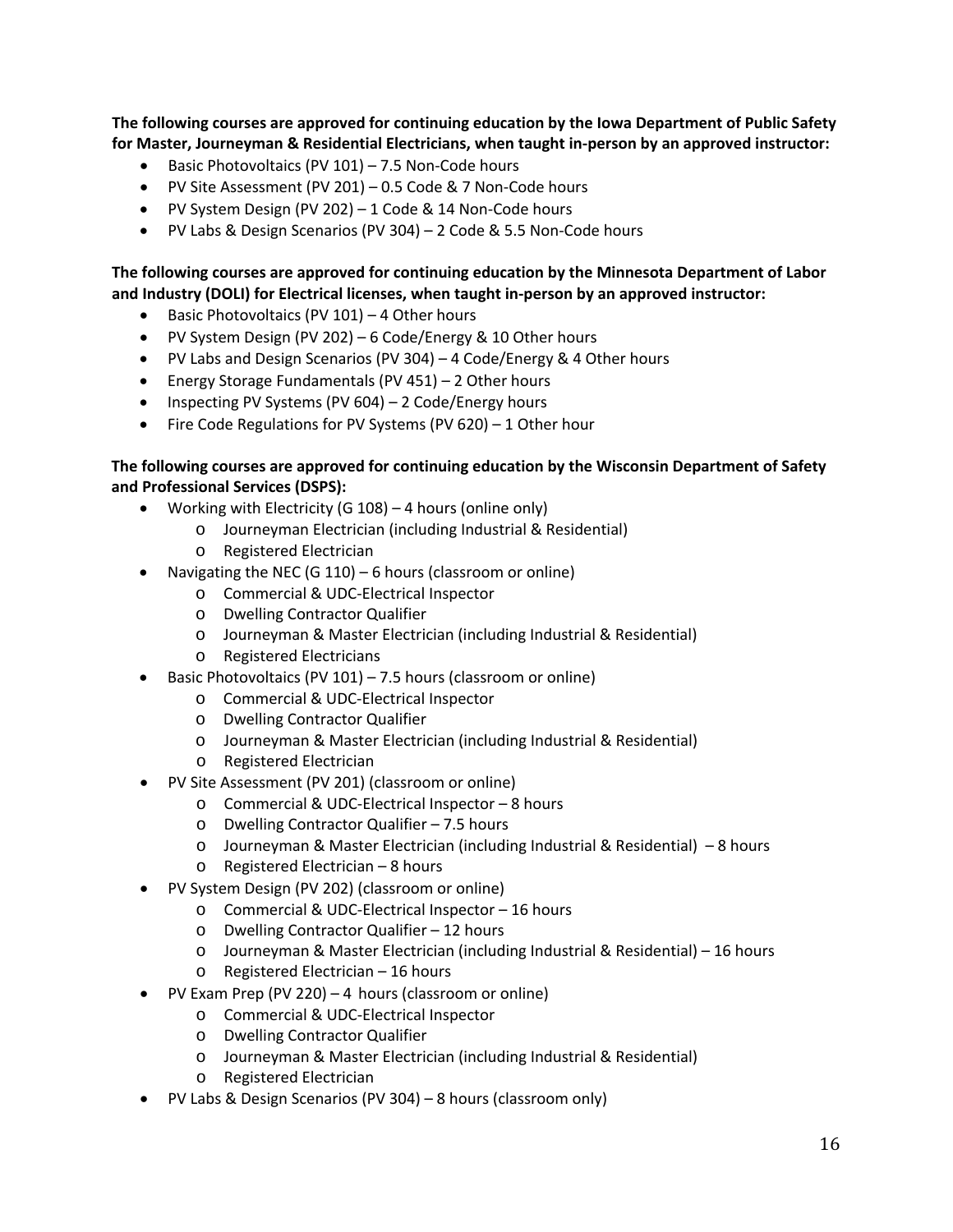- o Commercial & UDC-Electrical Inspector
- o Dwelling Contractor Qualifier
- o Journeyman & Master Electrician (including Industrial & Residential)
- o Registered Electrician
- Roof-Mount PV System Design & Installation Lab (PV 312) (classroom only)
	- o Commercial & UDC-Electrical Inspector 14 hours
	- o Dwelling Contractor Qualifier 12 hours
	- o Journeyman & Master Electrician (including Industrial & Residential) 14 hours
	- o Registered Electrician 14 hours
- Battery-Based PV System Design (PV 420) 4 hours (classroom or online)
	- o Commercial & UDC-Electrical Inspector
	- o Dwelling Contractor Qualifier
	- o Journeyman & Master Electrician (including Industrial & Residential)
	- o Registered Electrician
- PV Systems O&M Fundamentals (PV 425) (3.5 hours classroom, 4 hours online)
	- o Commercial & UDC-Electrical Inspector
	- o Dwelling Contractor Qualifier
	- o Journeyman & Master Electrician (including Industrial & Residential)
	- o Registered Electrician
- Energy Storage Fundamentals (PV 451) 7 hours (classroom only)
	- o Commercial & UDC-Electrical Inspector
	- o Dwelling Contractor Qualifier
	- o Journeyman & Master Electrician (including Industrial & Residential)
	- o Registered Electrician
- Designing Solar Plus Storage Systems (PV 452) 7 hours (classroom only)
	- o Commercial & UDC-Electrical Inspector
	- o Dwelling Contractor Qualifier
	- o Journeyman & Master Electrician (including Industrial & Residential)
	- o Registered Electrician
- Inspecting PV Systems (PV 604) 2 or 3 hours (classroom only)
	- o Commercial & UDC-Electrical Inspector
	- o Dwelling Contractor Qualifier
	- o Journeyman & Master Electrician (including Industrial & Residential)
	- o Registered Electrician
- Fire Code Regulations for PV Systems (PV 620) 1 hour (classroom or online)
	- o Commercial Building & Commercial Electrical Inspector
	- o Dwelling Contractor Qualifier
	- o Journeyman & Master Electrician (Including Industrial & Residential)
	- o Registered Electrician
	- o UDC-Construction & UDC-Electrical Inspector
- Introduction to Wind Energy Systems (W 101) 8 hours classroom or 4 hours online
	- o Commercial & UDC-Electrical Inspector
	- o Dwelling Contractor Qualifier
	- o Journeyman & Master Electrician (including Industrial & Residential)
	- o Registered Electrician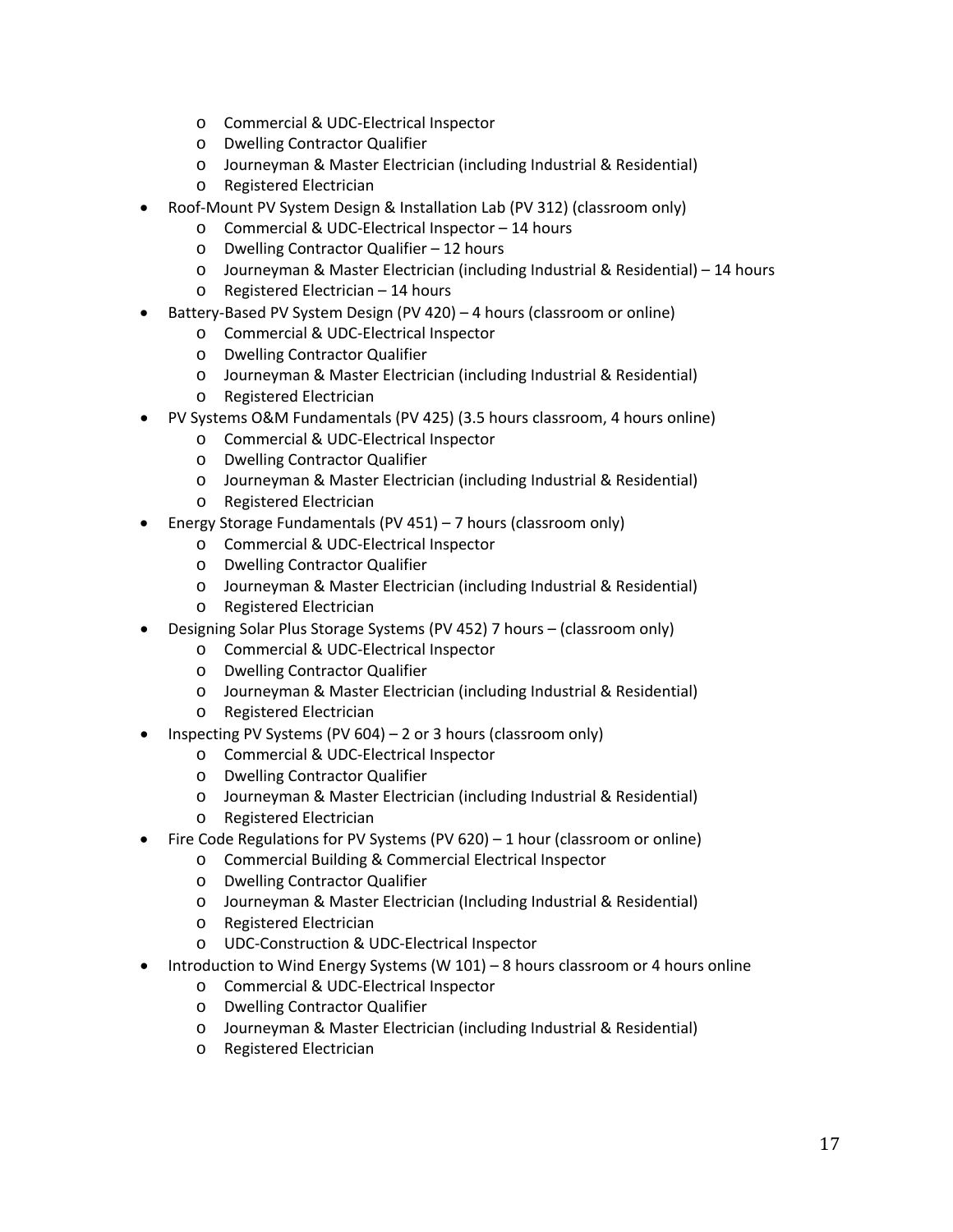# **9.0 Prerequisites and Credit for Prior Learning**

# 9.1 Course Prerequisites

Course prerequisites are based on the scope and sequence of individual MREA courses. MREA staff will contact anyone who attempts to enroll in a course without having the proper prerequisite(s) on file.

### **The following courses have prerequisites:**

- PV Site Assessment (PV 201) PV 101
- PV System Design (PV 202) PV 101 & PV 201
- PV Exam Prep (PV 220) PV 101, PV 201 & PV 202
- PV Labs & Design Scenarios (PV 304) PV 101, PV 201 & PV 202 or NABCEP credential
- Roof Mount PV System Design and Installation Lab (PV 312) PV 101, PV 201 & PV 202 or NABCEP credential
- Introduction to System Advisor Model [SAM] (PV 430) PV 101 or NABCEP credential
- Modeling PV-Battery Systems in SAM (PV 431) PV 430 or documented SAM experience
- Battery-Based PV System Design (PV 420) PV 101, PV 201 & PV 202 or NABCEP credential
- PV Systems O&M Fundamentals (PV 425) PV 101, PV 201 & PV 202 or NABCEP credential
- PV Sales & Finance (PV 435) PV 101 or NABCEP credential
- Energy Storage Fundamentals (PV 451) PV 101 or NABCEP credential
- Designing Solar Plus Storage Systems (PV 452) PV 451
- Solar Plus Storage Design Scenarios (PV 453) PV 452
- PV Curriculum Development (PV 703) PV 101, 201 & 202 or NABCEP credential, and approved instructor from a technical or community college, university, or similar educational organization
- Small Wind Site Assessment (W 201) W 101

# 9.2 Credit for Prior Education and Training

Credit can be granted for those with prior education and training and will be addressed on a case-bycase basis. The registrant will be asked to provide documentation/proof of prior learning in the form of a completion certificate or transcript and may be asked to submit a course syllabus so the learning objectives can be compared to those in the approved and accredited MREA course. If the learning objectives are similar, and MREA staff has determined that the course is satisfactorily equivalent, credit will be granted and the registrant will be granted permission to enroll.

Credit cannot be granted for those who want to take the NABCEP PV Associate Exam using the MREA as their Education Provider. For those not seeking the NABCEP credential but want to enroll in a course that has PV 101 as a prerequisite of Basic Photovoltaics (PV 101), "test out" option is available for \$25. A minimum score of 80% is required to pass the PV 101 test.

Records kept in student files denote any credit that has been granted due to prior education or training. (Section 11.4)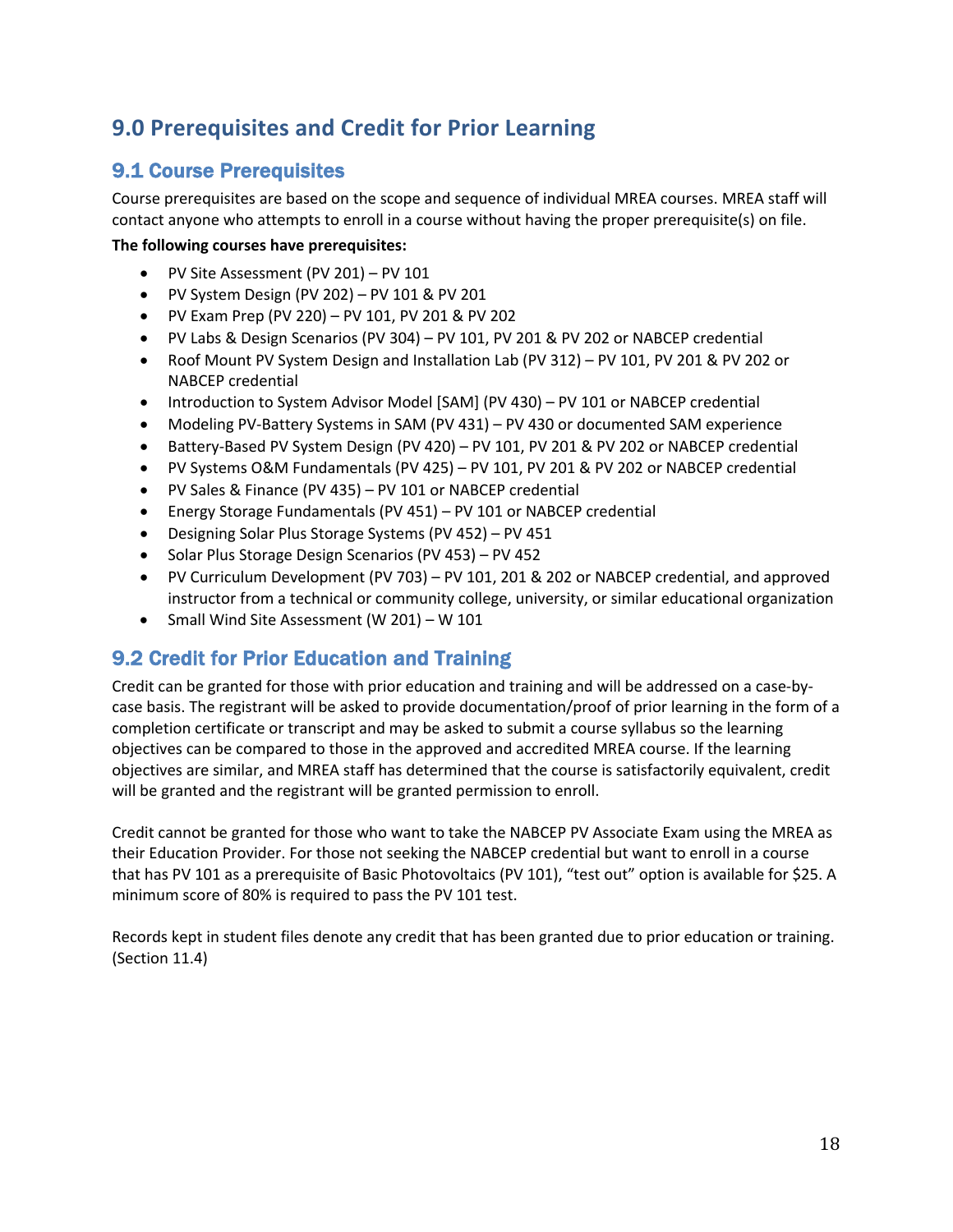# **10.0 Instructor and Student Conduct**

# 10.1 MREA Instructors

Instructors for MREA courses are either staff members or independent contractors. All instructors must sign the MREA Instructor Code of Ethics that requires, at a minimum, instructors shall:

- Avoid all conflicts of interest, both in fact and in appearance.
- Refrain from selling products or services to participants.
- Maintain all confidential and proprietary information in the strictest confidence.
- Commit to bringing professionalism, accountability, and integrity to this work.
- Practice and maintain professional competencies according to the educational standards established and maintained by the MREA.
- Immediately report any and all incompetent, unethical, and/or unprofessional conduct by associates or clients to the attention of the MREA.
- Not make any statement or take any action that could bring the client, the certifying body, the process, the industry, the credential, or ourselves into dispute.

# 10.2 Grievances Against MREA Instructors

All grievances or complaints of any nature in regards to an MREA instructor will be forwarded immediately to the MREA Operations Director (OD). The OD will request a written statement from the individual making the grievance or complaint. Upon receipt of the written grievance or complaint, the OD will follow the steps listed below and have a resolution within 30 business days.

- 1. Determine whether the grievance or complaint is of a minor or serious nature.
- 2. If the grievance or complaint is of a minor nature, the OD will take appropriate action.
- 3. If the grievance or complaint is of a serious nature, the OD shall notify the instructor, the MREA Executive Director, and the Training Committee.
- 4. The OD shall send a copy of the written grievance or complaint to the instructor, the Executive Director, and the Training Committee.
- 5. The instructor shall be given 10 business days to respond, in writing, to the grievance or complaint.
- 6. The OD shall set a Training Committee meeting within the time frame specified above.
- 7. The Committee will review the grievance or complaint, and a response regarding appropriate action will be made. Decisions of the Training Committee shall be based upon the specifics of the allegations made.
- 8. The OD will prepare a written report of the resolution and mail it to the instructor within 30 business days of receiving the written allegation.
- 9. The instructor can submit a written appeal within 10 days of receiving the decision.
- 10. Upon receipt of an appeal, the OD will forward the appeal to the Executive Director and the Training Committee.
- 11. The Training Committee will review the appeal and respond with a decision within 20 business days of receipt of the appeal.
- 12. Decisions of the Training Committee are final.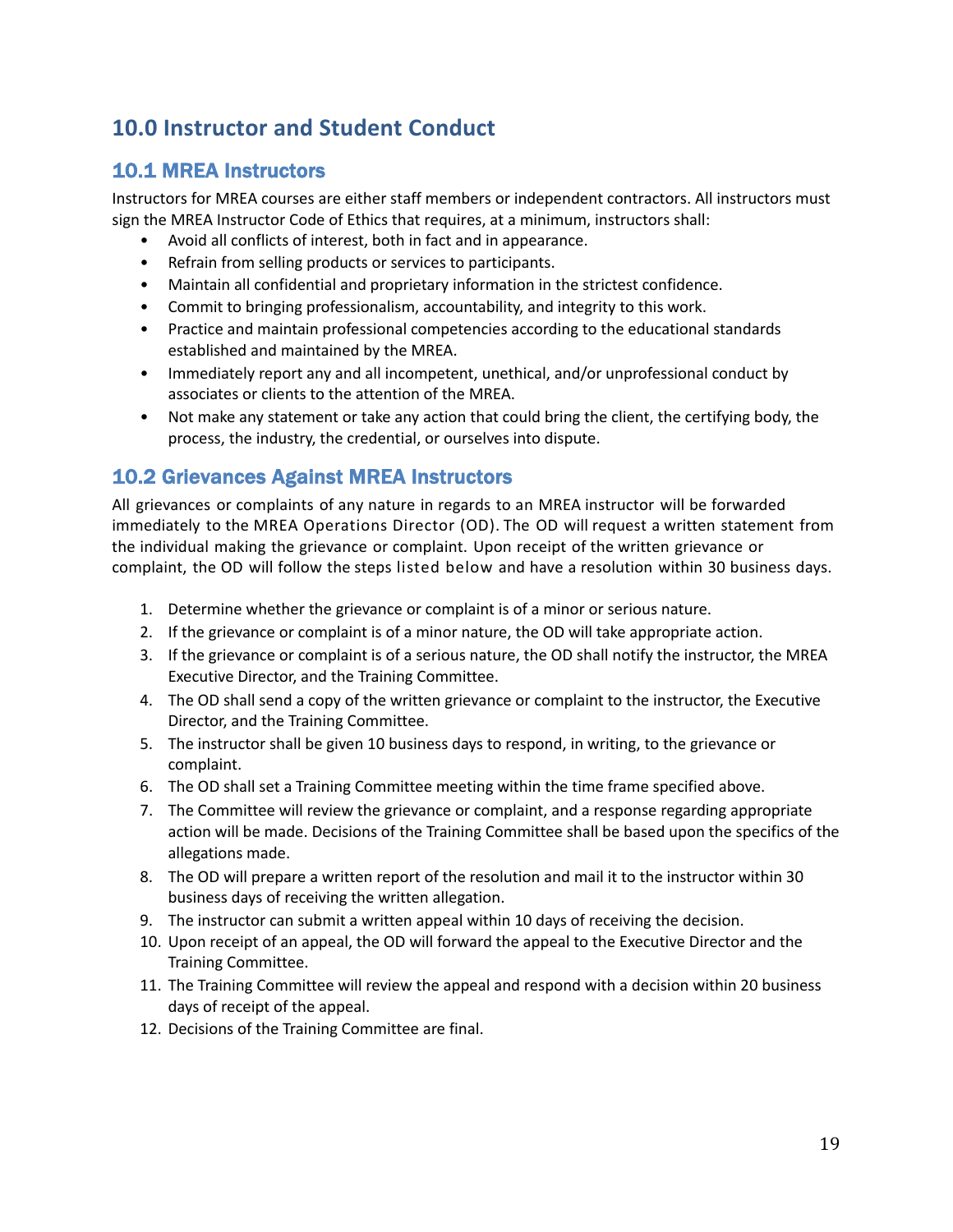# 10.3 Student Conduct and Expectations

The MREA expects professionalism and diligence from its instructors as well as its course participants and Certificate holders in the classroom, in the lab, online, and in the field. Any course or program participant who is showing disrespect to the instructor or other participants will be dropped from the program or course, with no refund, at the instructor's discretion.

The MREA is committed to safety and safe practices in training and in the workplace. Any participant who does not adhere to the safety rules (including OSHA standards) set forth by the instructor will be dropped from the course or program with no refund.

Participants may file a grievance against an MREA instructor if they wish to return to a course or program. (See Section 10.2)

# 10.4 MREA Logo Guidelines

MREA logo guidelines are designed to give direction on the authorized use and depiction of MREA logos.

- Only artwork MREA files provided may be used.
- The logos may not be altered in any way, including proportion, color, element, type, etc.
- Logos may not be animated, morphed, or distorted in any way.
- The logos, including associated words, may not have additional text wrapped around them.
- Any unauthorized use of MREA logos may result in legal action.

# **11.0 Registration, Cancellation, and Recordkeeping Policies**

# 11.1 Enrollment Policy

MREA courses are open to the public on a first-come, first-served basis. Class size is limited to provide the highest quality educational experience for all participants.

Registration can be done over the phone by calling the MREA at 715-592-6595, or online at midwestrenew.org/course-offerings.

# 11.2 Payment Policy

The full course fee is due upon registration.

# 11.3 Cancellation, Extension, and Transfer Policy

Anyone who wishes to cancel a course registration should email courses@midwestrenew.org or call the MREA at 715-592-6595. The following fees may apply:

#### **In-Person Training**

- **Cancellation two weeks or more prior to start date:** If a registrant cancels two weeks or more prior to the course start date, the registrant forfeits a \$25 processing fee, and the remaining course fee will be refunded.
- **Cancellation less than two weeks prior to start date:** If a registrant cancels less than two weeks prior to the course start date, the registrant forfeits 50% of the course fee, and the remaining tuition will be refunded.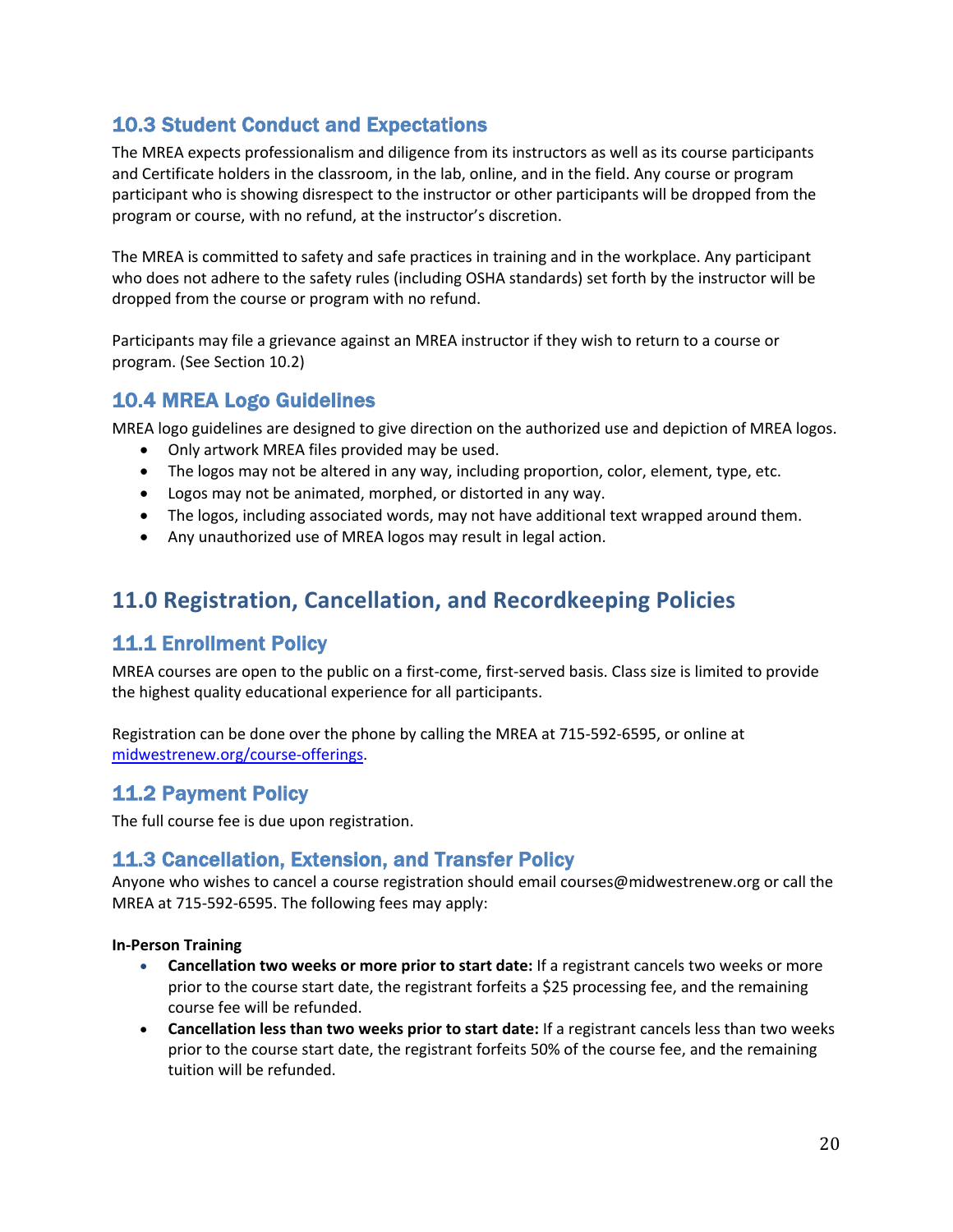• **Failure to attend or complete a course:** If a registrant fails to attend or doesn't complete a course, the registrant forfeits the entire course fee.

*Courses may be cancelled due to low enrollment, up to three days prior to the start date. Course fees will be refunded, but the MREA is not responsible for costs associated with travel or lodging arrangements. Travel insurance is recommended.*

#### **Solar Training Academy**

- **Cancellation two weeks or more prior to start date:** If a registrant cancels two weeks or more prior to the Academy start date, the registrant forfeits \$250 and receives the rest in refund. The forfeited \$250 will be credited to the registrant's account and can be used for future MREA courses within the same calendar year.
- **Cancellation less than two weeks prior to start date:** If a registrant cancels less than two weeks prior to the Academy start date, the registrant forfeits \$500 and receives the rest in refund. The forfeited \$500 will be credited to the registrant's account and can be used for future MREA courses within the same calendar year.
- **Failure to attend or complete a course:** If a registrant fails to attend or complete a course, the registrant forfeits the entire course fee.

### **Online Courses**

- **Cancellation two weeks or more prior to start date:** If a registrant cancels two weeks or more prior to the course start date, the registrant forfeits a \$25 processing fee, and the remaining course fee will be refunded.
- **Failure to complete a course:** If a registrant does not participate in, or fails to complete an online course by an assigned due date or scheduled end date, the registrant forfeits the entire course fee, but my opt for a one-week extension or to start over in a new session for \$25.
- **One-week extension:** If a registrant does not complete an online course by an assigned due date or scheduled end date, a one-week (seven-day) extension may be purchased for a \$25 fee. This extension must be purchased no later than the last day (due date) of the course.
- **Transferring to another course offering:** If a registrant fails to complete an online course by an assigned due date or scheduled end date, a \$25 fee may be paid to transfer to another offering of the same course at a later date. This transfer option expires one year after the end (due) date of the original course purchased.

# 11.4 Recordkeeping Policy

Per the MREA Board of Directors bylaws adopted in 2009, the destruction of business records and documents must be carefully monitored to eliminate accidental or innocent destruction and assure compliance with all applicable laws and regulations. Electronic records will be retained as if they were paper documents.

The MREA permanently retains customer records – including workshop and course attendance, certifications, and membership.

### 11.5 Document Control and Information Release

MREA follows a storage and release of confidential records procedures. MREA staff are the only people who have access to student data. Information collected during registration and throughout the training is not shared with people outside MREA staff/instructors unless proper permission has been obtained.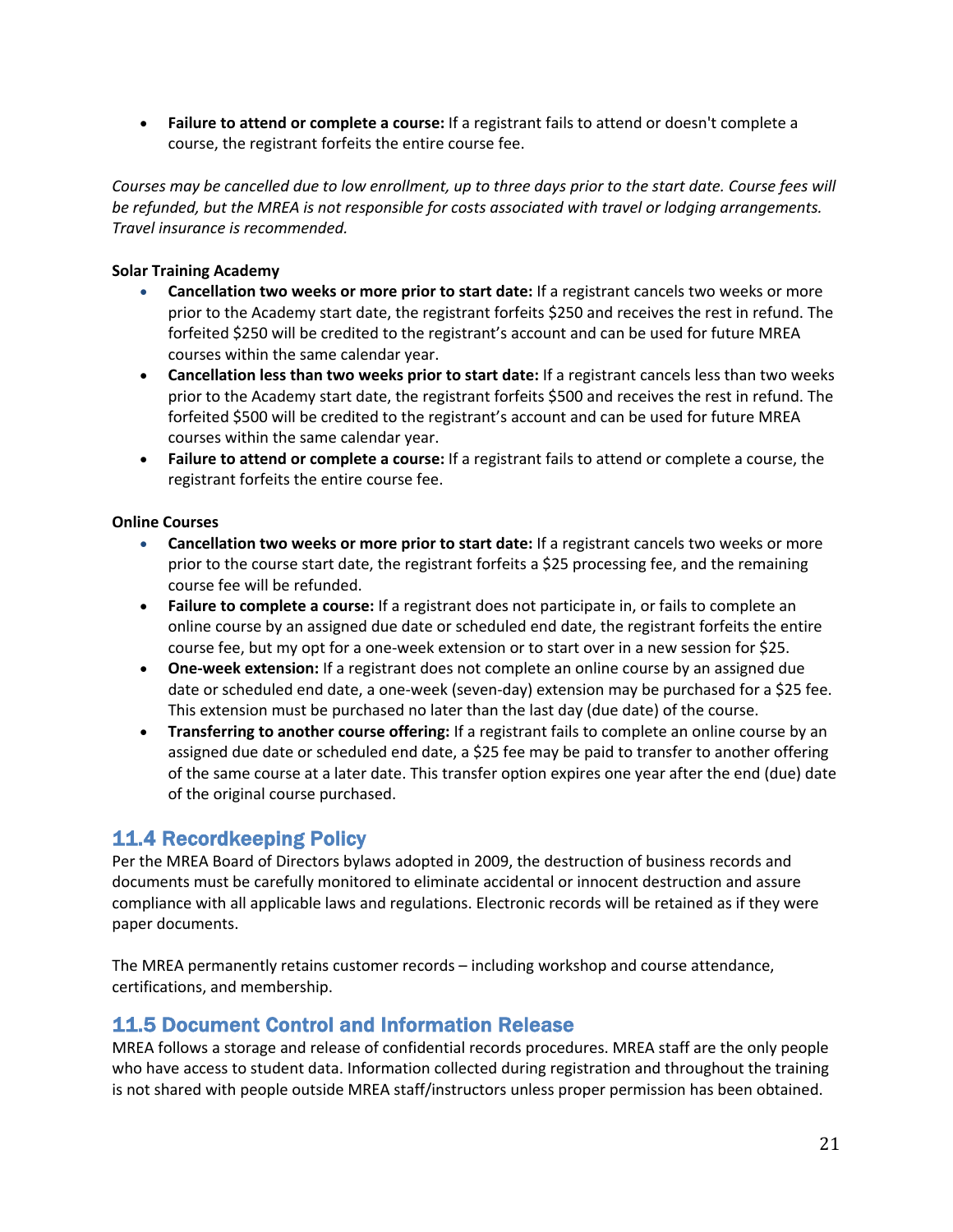# **2022 Academic Calendar**

To view the most current schedule of course offerings, visit midwestrenew.org/training-programs. Dates listed below may change, and more offerings will be added after the publication date of this Handbook.

#### **Independent Study Online Courses: Available Year-Round, Start Anytime, One Year to Complete**

Working with Electricity (G 108) Navigating the National Electrical Code [NEC] (G 110) PV Exam Prep (PV 220) Fire Code Regulations for PV Systems (PV 620) Introduction to Wind Energy Systems (W 101) Small Wind Site Assessment (201)

#### **Self-Paced Online Courses: Available Year-Round, Start Anytime, Due Dates Enforced**

**(PV Associate Core Courses)**  Basic Photovoltaics (PV 101) 2008 1 month to complete PV Site Assessment (PV 201) 1 month to complete

PV System Design (PV 202) 2 months to complete

#### **Solar Training Academy: Online Work, Due Dates & Zoom Meetings (G 108, PV 101, 201, 202 & 220) Registration closes January 7, 2022**

PV 320.01 (Tuesdays) Jan 11 – Mar 29 (plus optional lab day) PV 320.02 (Thursdays) Jan 13 – Mar 31 (plus optional lab day) PV 320.03 (Saturdays) Jan 15 – Apr 2 (plus optional lab day) PV Labs & Design Scenarios (PV 304.13) – Bloomington, IL April 23 PV Labs & Design Scenarios (PV 304.15) – Deerfield, WI April 30 PV Labs & Design Scenarios (PV 304.14) – Minneapolis, MN May 7

### **Advanced Online Courses: Scheduled Start/End/Due Dates with Weekly Live (Zoom) Sessions & In-Person Training at the MREA in Custer, WI (All courses have prerequisites)**

| January 2022                                                 |                  |
|--------------------------------------------------------------|------------------|
| <b>MREA OFFICES CLOSED</b>                                   | January 3        |
| PV Sales & Finance (PV 435.01) Online                        | Jan 10 - Feb 6   |
| <b>MREA OFFICES CLOSED</b>                                   | January 17       |
| PV Systems O&M Fundamentals (PV 425.01) Online               | Jan 24 - Feb 13  |
| Energy Storage Fundamentals (PV 451.01) at the MREA          | January 21       |
| Designing Solar Plus Storage Systems (PV 452.01) at the MREA | January 22       |
| Intro to System Advisor Model [SAM] (PV 430.01) Online       | Jan 31 - Feb 20  |
| February 2022                                                |                  |
| Battery-Based PV System Design (PV 420.01) Online            | Feb 7-27         |
| Modeling PV-Battery Systems in SAM (PV 431.01) Online        | Feb $21 -$ Mar 6 |
| Energy Storage Fundamentals (PV 451.02) at the MREA          | February 24      |
| Designing Solar Plus Storage Systems (PV 452.02) at the MREA | February 25      |
| Solar Plus Storage Design Scenarios (PV 453.02) at the MREA  | February 26      |